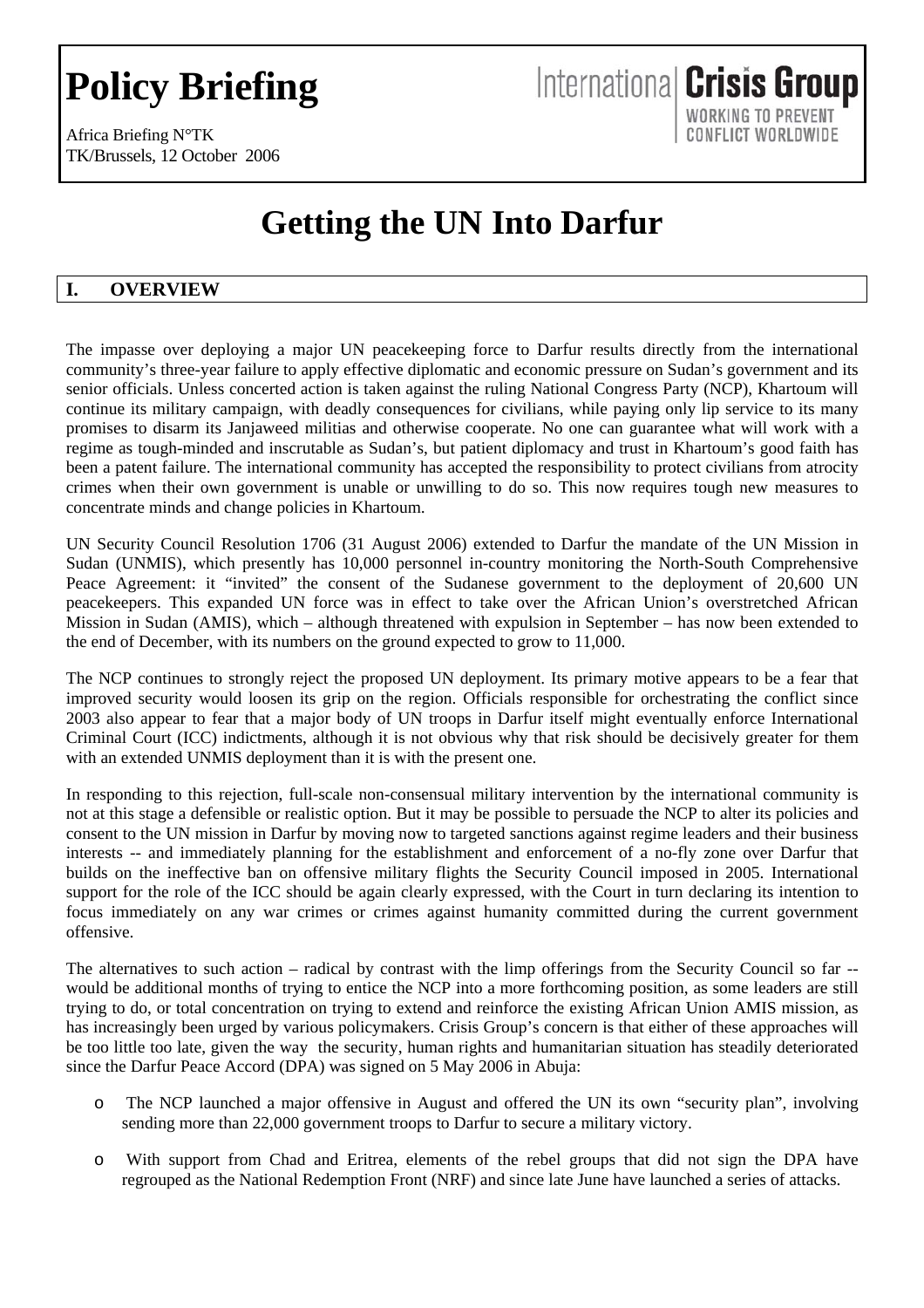- o Violence against women surged, with more than 200 instances of sexual assault in five weeks around Kalma camp in South Darfur alone.
- o The lone rebel signatory the Sudan Liberation Army faction of Minni Minawi (SLA/MM) increasingly acts as a paramilitary wing of the Sudanese army.
- o It has become clearly apparent that, while a political solution ultimately is the only way to end the war and create the conditions allowing millions of displaced persons to go home, the DPA is all but dead: there is a desperate need for the African Union (AU) and its partners to reconstitute a viable, inclusive peace process that builds on its foundations while addressing its flaws, but there is no sign of that happening.

Divisions have now emerged within the international community over whether to drop the UN mission proposal in favour of a strengthened AU-led mission. Unless these divisions are quickly reconciled, the NCP will exploit them to neutralise international pressure. It is an immediate priority to make AMIS as effective as it can be, but that mission, whose credibility in Darfur is decreasing, is not a substitute for the more robust UN force, which would be able to call upon greater physical and financial resources. The situation in Darfur demands the most effective response possible. That can only come through the full UN deployment, and efforts need to be concentrated to bring it about as rapidly as possible.

The NCP has skillfully used the confrontation with the international community to silence an increasingly defiant opposition and independent media and a rising chorus of critics from within its own ranks who are upset with the regime's corruption and moral decay. Changing policies in Darfur and allowing the transition to a UN mission would clearly be traumatic, with serious domestic political and security repercussions. The NCP will only do so if it calculates that the international repercussions for non-compliance outweigh the domestic costs of cooperation. History does offer grounds for belief, however, that it will respond if confronted with genuine pressure. But that requires a change of strategy for the international community, which, in contrast to its generally strong rhetoric, has only rarely brought meaningful pressure to bear on the Sudanese government. This has given Sudan's ruling elite the belief it can act with virtual impunity in Darfur.

The recent appointment of Andrew Natsios as U.S. Special Envoy for Sudan and tougher talk out of Washington is welcome, but it is likely that even more could be achieved by implementing and expanding the reach of some of the measures that have already been agreed in the Security Council and elsewhere. Accordingly, the U.S., UN, African Union and European Union, acting together to the greatest extent possible but as necessary in smaller constellations and even unilaterally, should now:

- apply targeted sanctions, such as asset freezes and travel bans, to key NCP leaders who have already been identified by UN-sponsored investigations as responsible for atrocities in Darfur and encouraging divestment campaigns;
- authorise through the Security Council a forensic accounting firm or a panel of experts to investigate the offshore accounts of the NCP and NCP-affiliated businesses so as to pave the way for economic sanctions against the regime's commercial entities, the main conduit for financing NCP-allied militias in Darfur;
- explore sanctions on aspects of Sudan's petroleum sector, the NCP's main source of revenue for waging war in Darfur, to include at least bars on investment and provision of technical equipment and expertise; and
- begin immediate planning for enforcing a no-fly zone over Darfur by French and U.S. assets in the region, with additional NATO support; obtaining consent of the Chad government to deploy a rapid-reaction force to that country's border with Sudan; and planning on a contingency basis for a non-consensual deployment to Darfur if political and diplomatic efforts fail to change government policies, and the situation on the ground worsens.

# **II. THE DEADLOCK OVER A UN FORCE**

UN Security Council Resolution 1706 authorised a UN mission of at least 20,600 troops and police to deploy to Darfur with a Chapter VII mandate allowing use of force to protect threatened civilians, UN personnel,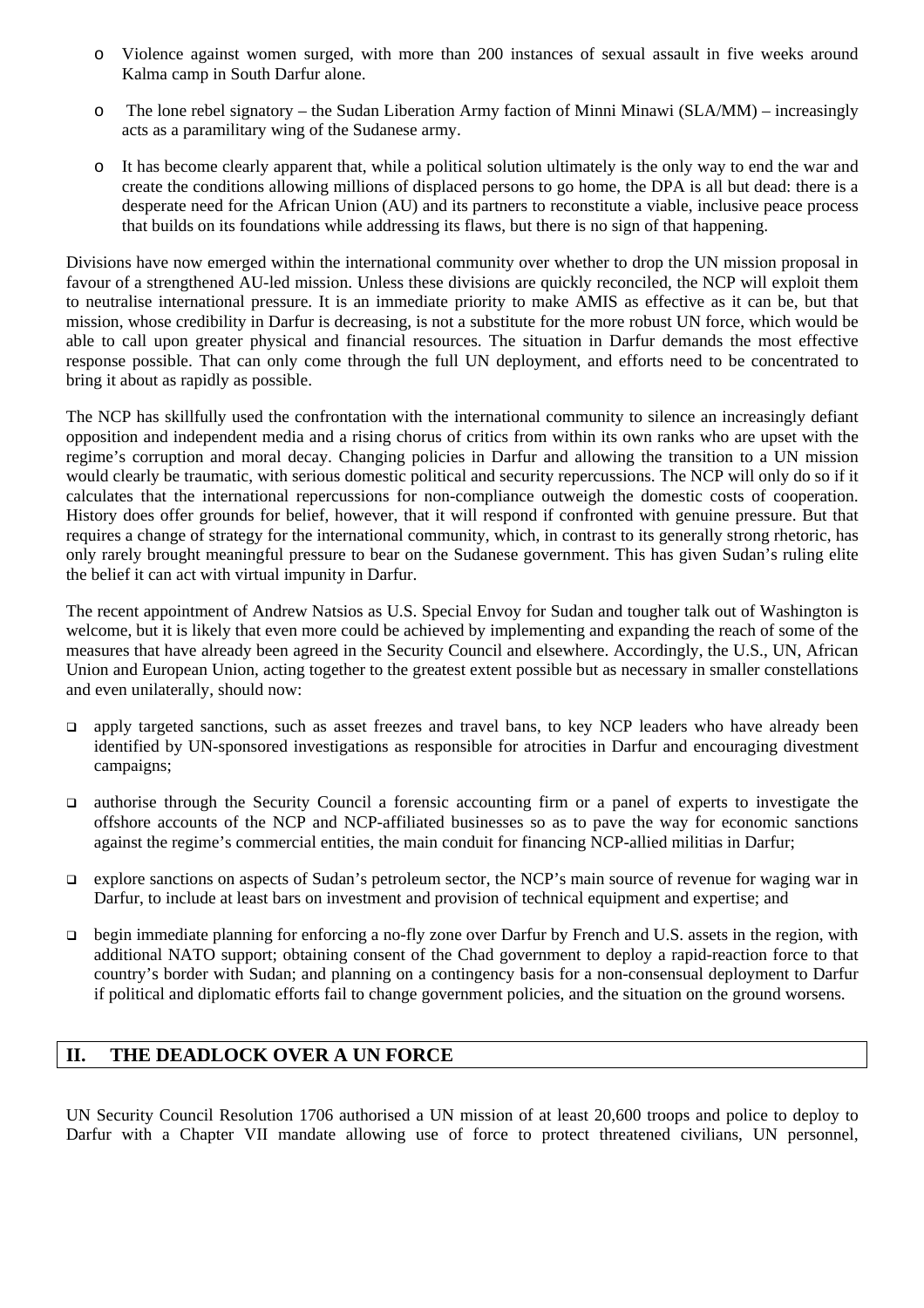humanitarian workers and the DPA.<sup>1</sup> The Sudanese government's consent is only "invited" to this deployment, not formally required, <sup>2</sup> and troop contributing countries are presently unwilling to take part in any deployment to which Khartoum does not agree. Two elements of the government of national unity (GNU) in Khartoum support UN deployment, at least verbally – the Sudan People's Liberation Movement (SPLM), which fought the twentyyear civil war concluded in 2005, and the Minni Minawi faction of the Sudan Liberation Army (SLA/MM), the Darfur rebels who signed the DPA. That leaves the NCP, the country's long-time ruling party which remains the dominant element in the GNU, in effect holding hostage the fate of Darfur.

The shortcomings of the existing AMIS mission became increasingly obvious by late 2005, resulting in the push for transition to a UN force.<sup>3</sup> AMIS lacked (and lacks) the troops, equipment and mandate to provide adequate civilian protection or enforce a ceasefire agreement that all sides violate. Donor fatigue was a further, contributing factor, as the U.S. and EU in particular -- the main financial backers -- sought to shift financial responsibility to the broader international community. On 12 January 2006, the AU Peace and Security Council (PSC) accepted the transition to a UN mission in principle and agreed to make a final decision before the end of March.<sup>4</sup>

The NCP resisted the notion of a transition to the UN, offering instead to partly finance the AU mission and proposing deployment of a tripartite force comprised of troops from its own army, the rebels and AMIS.<sup>[5](#page-2-4)</sup> It softened its line in early 2006, saying a UN mission would be acceptable if deployed after consultations and subject to its consent.<sup>6</sup> International efforts initially focused on building support among donors and potential troop contributors, while taking eventual NCP consent for granted.

When a confidential list drawn up by the Security Council's Panel of Experts that was leaked to the press in February identified seventeen individuals deserving of sanctions for violations of Security Council Resolution 1591 (2005),<sup>7</sup> however, Khartoum's response was immediate. Asked by reporters on 23 February about his inclusion on the list, Prof. Elzubeir Bashir Taha, the interior minister, reacted with surprise and anger, accusing the U.S. and others of "neo-colonialism" and targeting Sudan so as to gain access to its natural resources.<sup>[8](#page-2-7)</sup> On 26 February, President al-Bashir warned Darfur would "be a graveyard for any foreign troops entering".<sup>9</sup> The NCP organised large street protests in Khartoum, threatening violence and jihad against intervention in Darfur. In late June, it orchestrated a three-day march of the paramilitary Popular Defence Force to show willingness to fight a UN mission.

<span id="page-2-5"></span><sup>6</sup> "Sudan softens resistance to UN peacekeepers in Darfur", Reuters, 6 February 2006.

<span id="page-2-0"></span><sup>&</sup>lt;sup>1</sup> It was passed on 31 August 2006 with China, Russia and Qatar abstaining. The force would include 17,300 military personnel and 3,300 civilian police, and up to sixteen Formed Police Units.

<span id="page-2-1"></span><sup>&</sup>lt;sup>2</sup> The relevant language of the resolution "*Decides*, without prejudice to its existing mandate and operations as provided for in resolution 1590 (2005) and in order to support the early and effective implementation of the Darfur Peace Agreement, that UNMIS' mandate shall be expanded [as specified in paragraphs 8, 9 and 12], that it shall deploy to Darfur, and therefore invites the consent of the Government of National Unity for this deployment, and *urges* Member States to provide the capability for an expeditious deployment." UN Security Council Resolution 1706, 31 August 2006.

<span id="page-2-2"></span> $3$  For further discussion of AMIS strengths and weaknesses and the logic of deploying a larger and stronger international force to Darfur, see Crisis Group Africa Briefing Nº28, *The AU's Mission in Darfur: Bridging the Gaps,* 6 July 2005; and Crisis Group Africa Report Nº105, *To Save Darfur*, 17 March 2006. 4

<span id="page-2-3"></span><sup>&</sup>lt;sup>4</sup> Some in the AU, including senior leadership, resisted the push for transition because they felt donors were using financial pressure to force the organisation to hand over control of the mission. Crisis Group interview, March 2006. The apparent division within the international community gave the NCP further confidence that it could resist the transition.

<span id="page-2-4"></span><sup>&</sup>lt;sup>5</sup> See "Sudan offers to finance partly AU peacekeepers in Darfur", *Sudan Tribune*, 14 January 2006; and "Sudan proposes tripartite force for Darfur", Agence France-Presse/*Sudan Tribune*, 15 January 2006.

<span id="page-2-6"></span> $\frac{7}{1}$  In accordance with paragraph 3 of Security Council Resolution 1591, the seventeen individuals the Panel identified were found to be impeding the peace process, constituting a threat to stability in Darfur and the region, committing violations of international humanitarian or human rights law or other atrocities, violating the arms embargo, and/or responsible for offensive military overflights. The list included senior NCP members responsible for government policy in Darfur, including the minister of interior, Prof. Elzubeir Bashir Taha, the national intelligence and security chief, Salah Abdallah "Gosh", and the minister of defence, Maj. Gen. Abdur Rahim Mohammed Hussein. Additionally it cited President Omer al-Bashir as a possible future target of sanctions. "Report of the Panel of Experts established pursuant to paragraph 3 of resolution 1591 (2005) concerning the Sudan", S/2006/65, 30 January 2006, Articles 141-142. The list was originally leaked to the *Financial Times.* Mark Turner, "Middle East & Africa: Sudan ministers named in leaked UN Darfur list", *Financial Times*, 22 February 2006. 8

<span id="page-2-7"></span><sup>&</sup>lt;sup>8</sup> Prof. Taha argued that U.S. President Bush belonged on the UN sanctions list instead. "Sudanese minister says Bush belongs on UN sanctions list", Reuters, 23 February 2006.

<span id="page-2-8"></span><sup>&</sup>lt;sup>9</sup> "Darfur will be foreign troops' graveyard – Bashir", Agence France-Presse, 26 February 2006.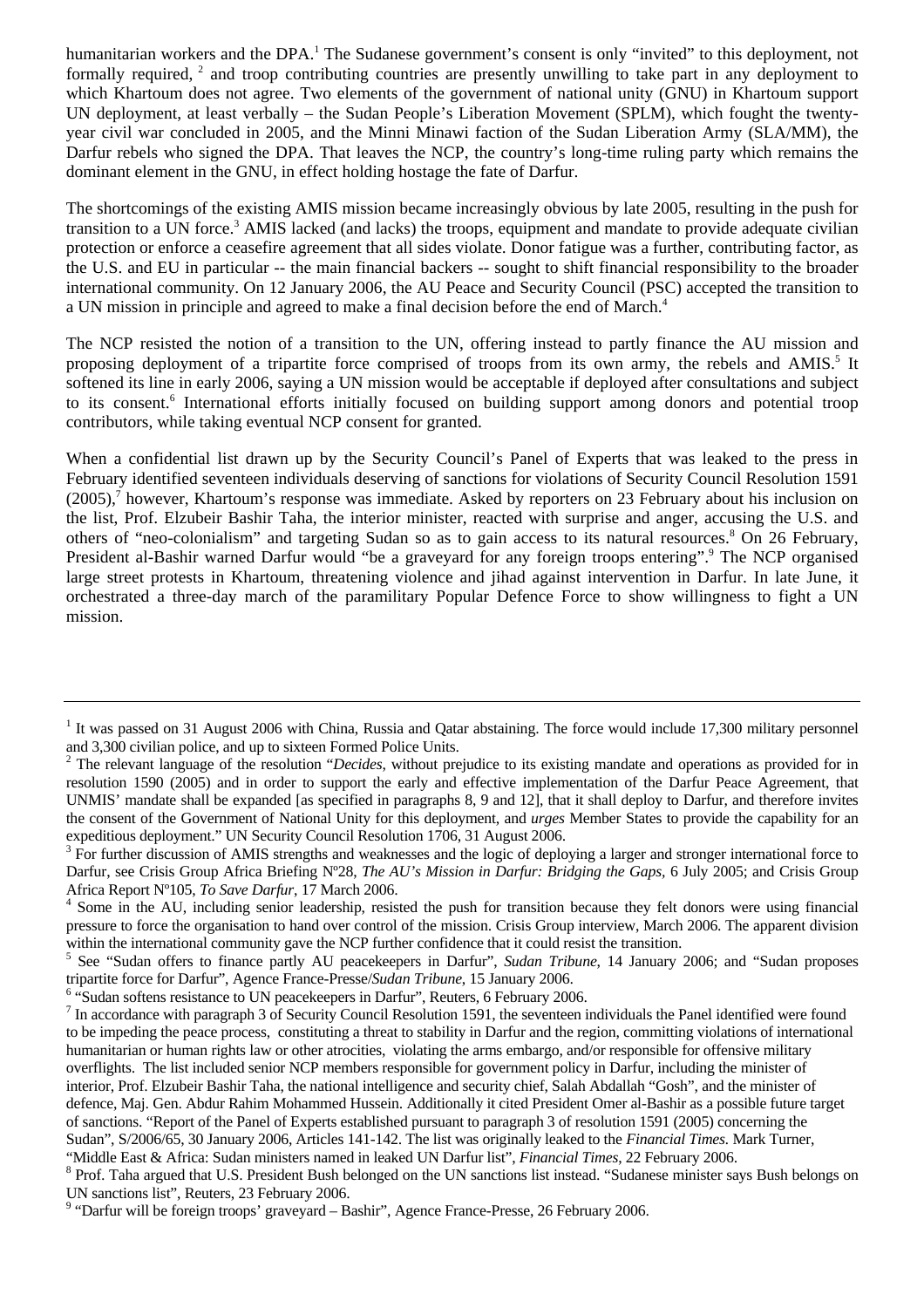Though the NCP has at times sought to portray this position as principled rejection of foreign intervention, it has frequently accepted such a measure, at least rhetorically. A 10,000-strong UN force is already deployed in Sudan, mostly in the South, as provided for in the Comprehensive Peace Agreement (CPA) that ended the civil war with the SPLM in 2005[.10](#page-3-0) Vice President Taha twice committed the government to accept the AMIS transition to the UN once a Darfur peace agreement was reached, commitments that were crucial to the diplomatic efforts that produced the DPA but have not been honoured.<sup>11</sup>

The NCP has repeatedly complied superficially with international demands, while pursuing its fundamental objectives in Darfur: to promote the tribalisation of the conflict and ultimately to defeat the rebellion through divide and rule tactics. A degree of cooperation with AMIS provides cover for this strategy, since AMIS is too weak to exert real military pressure on the ground.<sup>12</sup> However, the NCP has yet to implement any substantive provisions of the DPA and has largely turned the SLA/MM faction into another government-aligned militia. It is difficult not to conclude that the ruling party's position on a UN force is determined less by principle than by its assessment of regime security aims, as well as by the concern of key leaders (whether or not this is credible given the number of existing UNMIS personnel presently in country) that the presence of such a substantial body of international troops would make them more vulnerable to being held responsible by the ICC for atrocity crimes committed in Darfur.

Decisions about the UN force are made by the NCP leadership, not the cabinet or the institution of the presidency,<sup>13</sup> and a rift has emerged between President al-Bashir and Vice President Taha. The president and other rejectionists were angry at Taha's agreement to the transition in Brussels in March and his positive meeting with the Darfur rebel leaders, the SLA's Minni Minawi and Dr Khalil Ibrahim, chairman of the Justice and Equality Movement (JEM), in Tripoli on his return trip. Taha's extended "vacation" in Turkey in early July was widely read as indicating disagreement with other senior figures over the UN force, though he has followed the party line since his return. The NCP has also used confrontation with the UN to stifle the press and opposition parties that are increasingly demanding the democratic freedoms promised in the new constitution, as well as dissent within the Islamist movement itself.[14](#page-3-4)

NCP obstructionism was apparent immediately after the DPA was signed, when it refused to allow the UN to join the AU in a joint technical assessment mission to Darfur to assess a transition, relenting only after several visits from senior UN officials. In mid-August, the NCP submitted to the Security Council its own plan to "gain control over the security situation and achieve stability in Darfur". This calls for a three-phase deployment of more than 12,000 army troops by December, alongside 4,000 SLA/MM and 3,348 AMIS troops, with an additional 10,500 army troops to be deployed from January 2007.<sup>15</sup>

<span id="page-3-0"></span> $10$  The NCP has already agreed to a 10,000-strong UN force to monitor the Comprehensive Peace Agreement (CPA) in the South and centre of the country (UNMIS); and an international force under the AU has been in Darfur since 2004. The NCP uses nationalist, anti-Western language to mobilise popular opposition to UN deployment, mostly on religious lines. The push against the UN deployment is led by a small number of senior NCP figures: President al-Bashir; Nafie Ali Nafie, special adviser to the president; Dr. Ghazi Salahudeen Attabanni, the head of the NCP delegation in parliament; Dr Magzoub al-Khalifa, presidential adviser and lead negotiator in Abuja; Salah Abdallah "Gosh", head of the national intelligence and security services; Prof. Elzubeir Bashir Taha, minister of interior; and Maj. Gen. Abdur Rahim Mohammed Hussein, minister of defence. Crisis Group interview, 20 August 2006. Some observers include Mustafa Osman Ismael, presidential adviser and former minister of foreign

<span id="page-3-1"></span>affairs, on this list, though others consider that he has been a reasonable interlocutor with the UN.<br><sup>11</sup> Taha committed to the transition during an 8-9 March 2006 meeting in Brussels with senior U.S., EU, UN and AU offic again in the final weeks of the Abuja negotiations. Crisis Group interviews, EU, UN and AU officials, March-September 2006.

<span id="page-3-2"></span><sup>12</sup> The AU has not given AMIS a meaningful mechanism with which to penalise non-compliance. The existing Ceasefire Commission and Joint Commission have in effect been dead for more than a year. Through intimidation, the NCP has slowly been able to assert dominance over core elements of the AU mission, for example grounding AMIS air assets at night by imposing a curfew on Darfur airports.

<span id="page-3-3"></span><sup>13</sup> The SPLM publicly distanced itself from the NCP's rejectionist posture in late June 2006. SPLM Chairman and First Vice President Salva Kiir has since publicly expressed support for a UN mission to Darfur. See also: "Minawi to al-Hayat: disputes in the Presidency; Cabinet doesn't enjoy decision powers on decisive matters", *al-Hayat*, 22 September 2006, in Arabic. On 24 September, however, President al-Bashir asserted that the rejection of the UN force in Darfur was in fact a unanimous cabinet decision, "Darfur UN forces rejection is a Cabinet decision", *Sudan Tribune*, 25 September 2006.<br><sup>14</sup> Examples include Salah Gosh's threat that if and when the battle begins, the NCP would begin with "fifth columnists in

<span id="page-3-4"></span>Khartoum and internal agents of foreign powers who [meddle] with national and citizens' security". See "Sudan security chief rejects UN force, calls for martyrdom", *Sudan Tribune*, 29 June 2006. The regime has arrested senior members of the opposition Umma Party for their role in organising public protests against the rise in sugar and fuel prices.

<span id="page-3-5"></span><sup>&</sup>lt;sup>15</sup> Crisis Group correspondence, 17 August 2006. "Plan of the Government of Sudan for the restoration of stability and protection and civilians in Darfur", S/2006/665, 17 August 2006. One Khartoum-based observer estimated that the Sudanese Armed Forces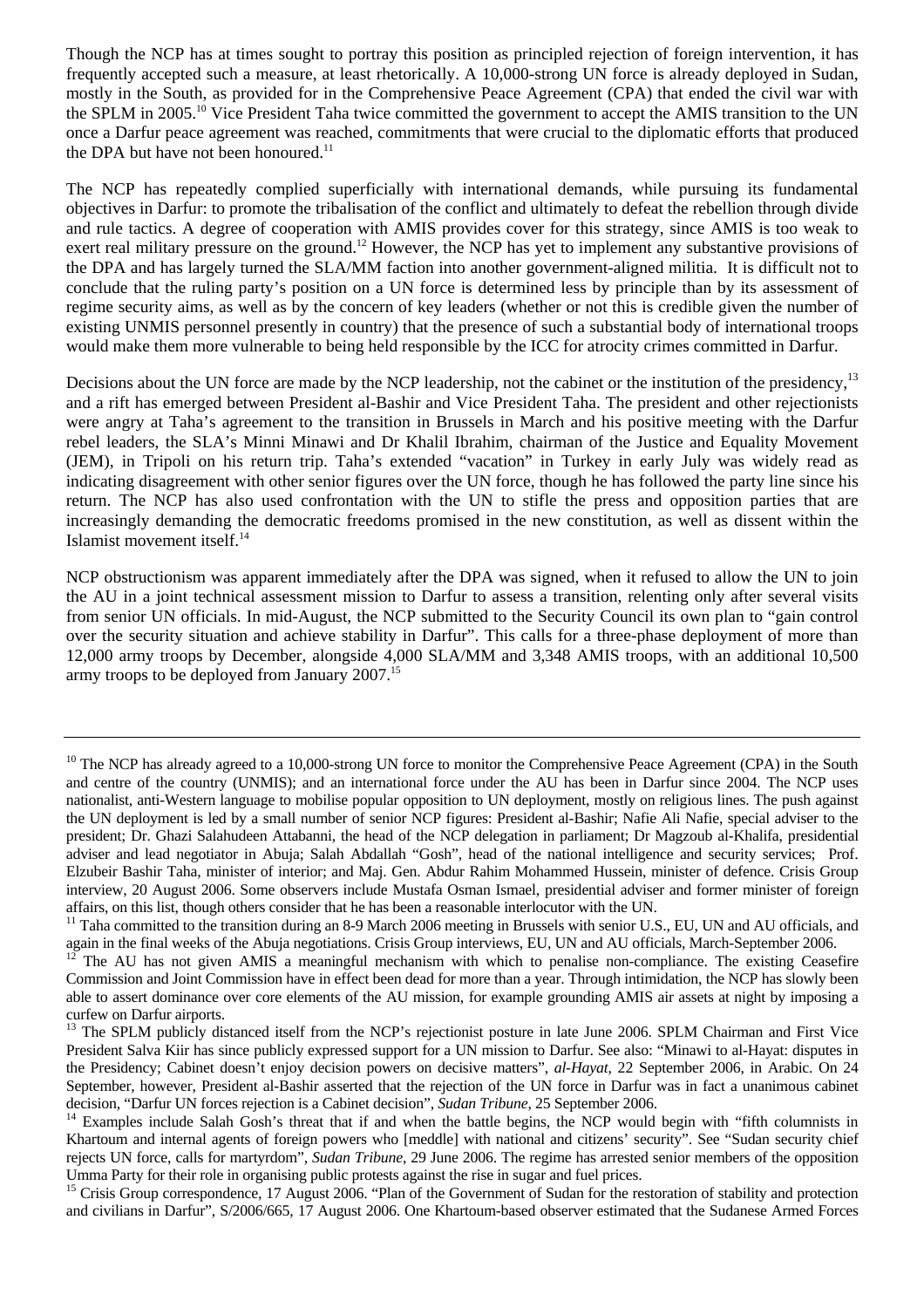The government began deploying fresh troops to Darfur around the same time and launched an offensive in all three Darfur states against the National Redemption Front (NRF), the coalition of rebels who had not signed the DPA, in late August.<sup>16</sup> It continues to attack the rebels in North Darfur and eastern Jebel Marra, including extensive bombing by Antonovs and strafing by helicopter gunships. The NRF has inflicted at least two embarrassing defeats on the Sudanese army in the past several weeks, capturing in the process a number of fairly senior officers, perhaps several hundred soldiers, and considerable equipment. However, government forces appear to be responding as they did to setbacks in the early years of the conflict: by bringing up reinforcements, increasing their firepower, and calling on allied militias and Chadian rebels, all of which bodes ill for civilians in their path.[17](#page-4-1) 

In the lead-up to passage of Resolution 1706, the NCP floated suggestions in the local media that it would ask AMIS to leave Darfur when its mandate expired at the end of September. Later, foreign ministry officials assured the AU it could remain if it extended that mandate.<sup>18</sup> The episode demonstrated the vulnerability of AMIS and Darfur civilians to NCP whims. International officials were left pleading with the ruling party to keep a largely ineffective peacekeeping force in place, while the issue of deploying a more muscular UN force was postponed. The NCP also tried to link extension of the AMIS mandate to a demand that the AU reject its commitment to a UN transition.<sup>19</sup>

The NCP tactics have convinced some in the international community to play by Khartoum's rules. The AU's Peace and Security Council (PSC), meeting in New York on 20 September 2006, extended the AMIS mandate through the end of the year. The official communiqué did not endorse the UN transition outright, though it did take note of Resolution 1706 and call for discussion with the government of Sudan.<sup>20</sup> On 28 September, the Special Representative of the Secretary-General (SRSG), Jan Pronk, publicly proposed that international strategy should shift to focus exclusively on AMIS, since the NCP was unlikely to agree to a UN mission.<sup>21</sup> The following day Deputy Secretary-General Mark Malloch Brown criticised the U.S. and UK approach to Darfur as ineffective "megaphone" diplomacy not backed by credible action and urged new efforts to build an international consensus. $^{22}$ During a visit to Khartoum, EU Commission President Jose Manuel Barroso called for flexibility in determining the formula for UN involvement in Darfur, thus implicitly according some legitimacy to the NCP's rejectionist posture.<sup>23</sup>

All this suggests divisions which the NCP is all too willing to exploit for its own ends. An international consensus should be built around four points:

- $\Box$  First, civilian protection should be the highest priority in determining the contours of a peacekeeping force.
- $\Box$  Secondly, a UN force would be much better equipped to provide effective civilian protection than an AMIS expanded with personnel drawn from Africa and perhaps Arab League states, since it could draw globally upon many more resources and greater experience and expertise.
- Thirdly, the NCP is unlikely to back down unless it faces repercussions for its broken promises and continued flouting of international will.

had between 30,000 and 40,000 troops in North Darfur for its current offensive. Crisis Group interview, UN official, 29 September 2006.

<span id="page-4-0"></span><sup>&</sup>lt;sup>16</sup> The NRF was formed in Asmara on 30 June 2006, as a coalition between JEM, elements of the SLA under the G19, headed by former SLA Deputy Chairman Khamees Abdallah, and two leaders of the Sudan Federal Democratic Alliance, Sharif Harir and Ahmed Deraige.. Abdel Wahid Mohammed el-Nur, leader of the non-signatory SLA faction in Abuja (SLA/AW), has not joined the NRF, though some of his field commanders have. A group of SLA/AW commanders chose to remove Abdel Wahid on 25 July 2006 and appointed Ahmed Abdelshaafie as his replacement. The NRF launched an offensive in late June and July, against first government installations in Hamrat el-Sheikh in Northern Kordofan and then SLA/MM positions in North Darfur. 17 Crisis Group interviews, observers in the region, October 2006.

<span id="page-4-1"></span>

<span id="page-4-2"></span><sup>&</sup>lt;sup>18</sup> Crisis Group interviews, 4 September 2006.

<span id="page-4-3"></span><sup>&</sup>lt;sup>19</sup> "Sudan says AU can stay in Darfur but not under UN", Reuters, 4 September 2006.

<span id="page-4-4"></span><sup>&</sup>lt;sup>20</sup> AU PSC Communiqué, PSC/MIN/Comm(LXIII), 20 September 2006.

<span id="page-4-5"></span><sup>&</sup>lt;sup>21</sup> "UN chief in Sudan says U.N. peacekeeping mission to Darfur unlikely, calls for strategy change", Associated Press, 29 September 2006.

<span id="page-4-6"></span><sup>&</sup>lt;sup>22</sup> "US and UK must end "megaphone" diplomacy on Darfur, Reuters, 29 September 2006. He later praised the two countries, however. "Critical UN aide now lauds US, UK on Darfur". Reuters, 2 October 2006.

<span id="page-4-7"></span><sup>23</sup> Jonathan Steele, "EU chief tries a gentler approach to get the UN into Darfur", *The Guardian*, 2 October 2006; "EU's Barroso calls for flexibility in UN-Darfur row", Reuters, 1 October 2006. European Commission officials insist, however, that Barroso pushed hard for acceptance of a larger international presence in Darfur in his private discussions with President el-Bashir. Crisis Group interview, Brussels, October 2006.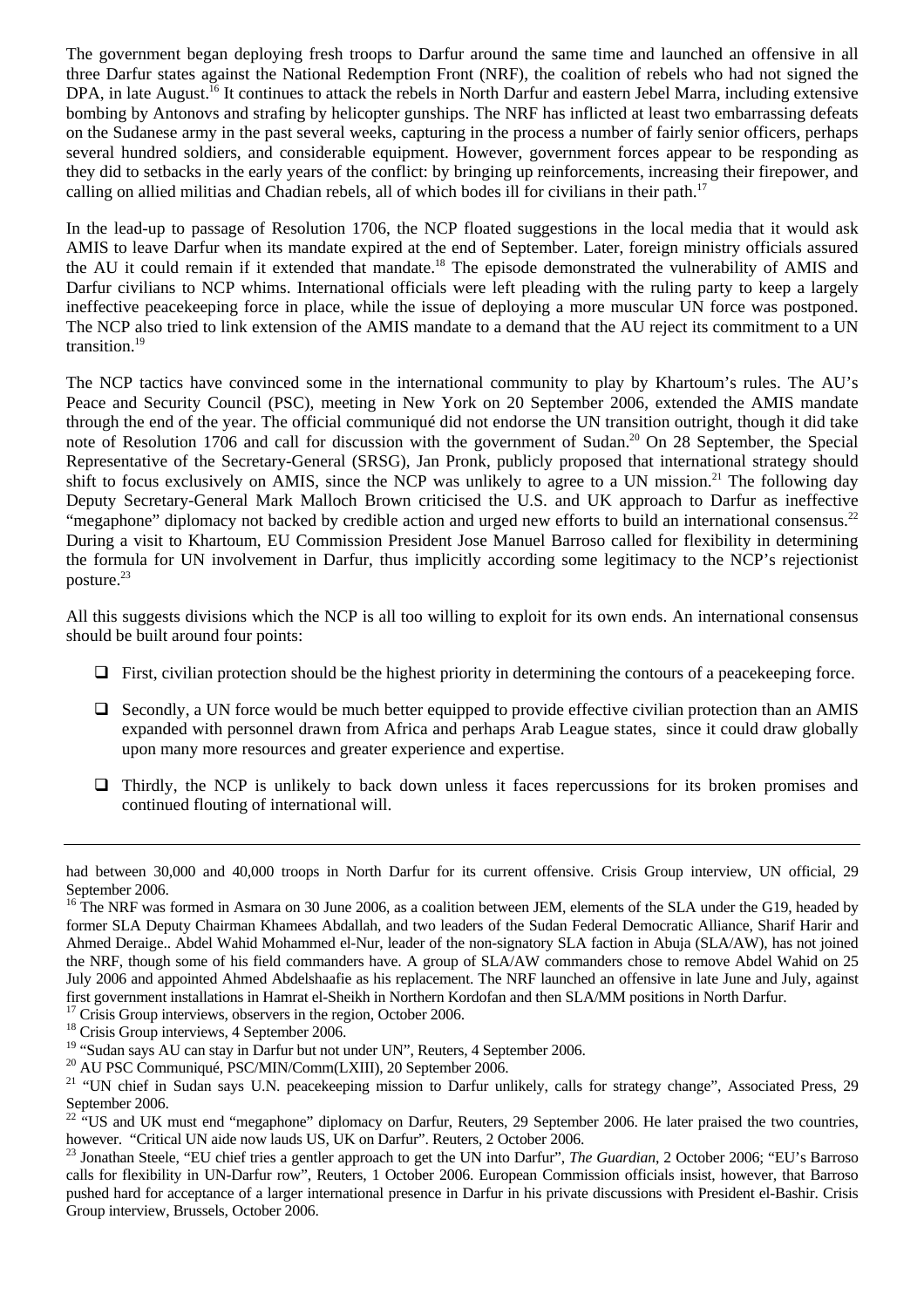Fourthly, retreat from the decision to deploy a UN mission would confirm for the NCP that the international community is toothless and encourage it to pursue its military agenda in Darfur, thus producing another – and avoidable – round of death, destruction and displacement.

# **III. AN INTERNATIONAL ACTION PLAN**

Despite the abuses committed by the NCP and its affiliates in Darfur, the international community has continued to pursue an incentive-based approach to encourage cooperation. During the lead-up to the UN General Assembly in September 2006, for example, the U.S. dangled the prospect of an invitation to meet with President George Bush as an enticement for al-Bashir to change his position. The U.S. has since stepped up its rhetoric but still has not taken concrete action.<sup>24</sup> History suggests that NCP policies and behaviour are more likely to be changed by the application of meaningful pressure than by either incentives or vague threats.

During the mid-1990s, the U.S. led efforts in the Security Council to apply diplomatic and aviation sanctions to Sudan for support of international terrorism. These, combined with unilateral U.S. sanctions enacted in 1997, led to Khartoum's decision to expel Osama bin Laden from the country, dismantle al-Qaeda's commercial infrastructure there and terrorist training camps and cut its ties to a number of terrorist organisations. After the events of 11 September 2001 and the U.S.-led invasion of Afghanistan brought hints from senior U.S. officials that Sudan might be attacked, the regime substantially increased its counter-terrorism cooperation with Washington and showed new flexibility in the peace talks with the SPLM, which eventually led to the CPA.

Its active diplomacy throughout the Darfur crisis demonstrates that the Sudanese government wishes to avoid international isolation. Unfortunately, it has been allowed simultaneously to pursue military objectives in Darfur and to take advantage of divisions that have prevented a coordinated or effective international response. For all the anguished rhetoric about Darfur, very little in the way of penalties has been applied to Sudan. Applying pressure is not ensured to change the regime's behaviour, but three years of tragedy and broken promises strongly suggest that gentler methods do not work.

Two central demands are made of the NCP: to honour commitments to disarm and neutralise its allied Janjaweed militias, repeated in six separate agreements including the DPA; and to consent to the UN force in Darfur, as agreed to by Vice President Taha and authorised in Resolution 1706. Action against the Janjaweed would be the most important step toward improved security and recovery in Darfur but the NCP weighs the domestic costs of moving on this against potential international repercussions for non-compliance.<sup>25</sup> Though chaos and impunity are likely to remain the norm until the NCP alters its policies of divide and rule and selective support and arming of the local tribal militias, it has faced no penalties from the AU, UN or the broader international community for failure to fulfil its commitments. Rebel factions have likewise violated commitments with impunity and, at times, the support of Chad and Eritrea.

The NCP has painted itself into a corner over the UN force, so backing down would have domestic political repercussions. President al-Bashir's direct involvement in the rejectionist stance is a complicating factor, though it might be possible to present consent to deployment as a gesture to build consensus within the government of national unity, not a concession to the international community.

A quick review of measures threatened by the Security Council but not pursued offers insight into why the NCP apparently believes it need not risk domestic trouble by changing its stance on UN deployment. Security Council Resolutions 1556 (2004), 1564 (2004), and 1591 (2005), as well as the January 2005 report of the International

<span id="page-5-0"></span><sup>&</sup>lt;sup>24</sup> U.S. Secretary of State Condoleeza Rice stated at the end of September that if Sudan had to accept U.N. forces or face consequences: "This is the choice between cooperation and confrontation". The new U.S. special envoy for Sudan, Andrew Natsios, when asked what these consequences would be, stated that it was best if they were left vague. "U.S. tells Sudan: cooperate or expect confrontation", Reuters, 27 September 2006. It is possible, of course, that Natsios's disinclination to identify consequences reflects a desire to keep exchanges private since he has not yet travelled to the region with his new portfolio.<br><sup>25</sup> A government official in El Fashir explained to Crisis Group in November 2004: "There are m are pleased with the work of Musa Hilal and other Janjaweed leaders, because they've protected the government interests in

<span id="page-5-1"></span>Darfur. Those who committed war crimes should be brought to justice but we are afraid of the backlash. Musa Hilal, for example, has 3,000 to 4,000 soldiers under him. If we arrest him, they will turn on us. The government has to weigh that against the outside pressure to take action, and possible repercussions from inaction". See Crisis Group Africa Report Nº89, *Darfur: The Failure to Protect*, 8 March 2005.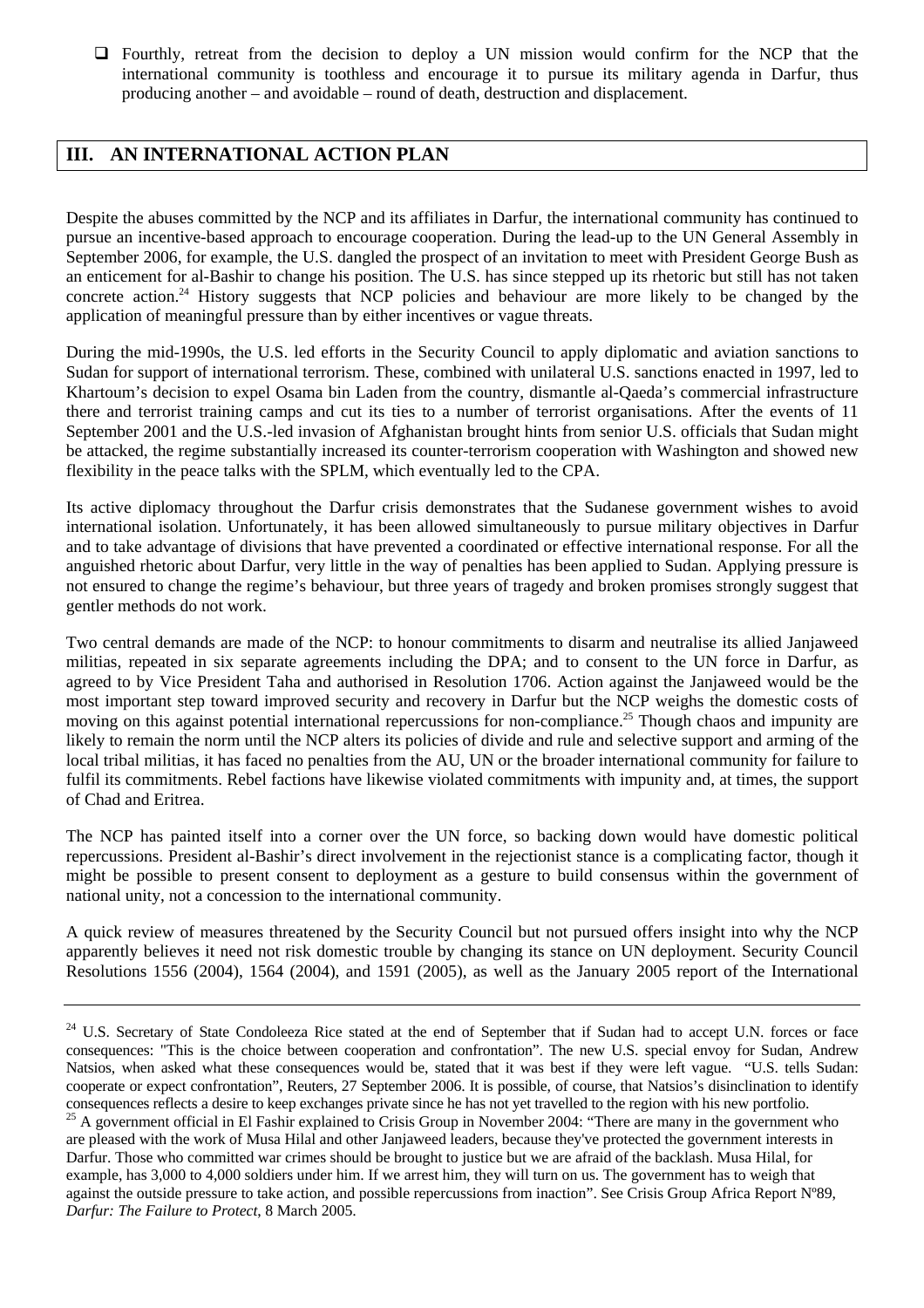Commission of Inquiry on Darfur and the January and August 2006 reports of the subsequent Panel of Experts, have laid the basis for broad action against the government, including sanctions on individuals who impede the peace process[.26](#page-6-0) Despite Khartoum's lack of compliance, however, there has been little follow up.

The January Panel of Experts' report, as noted, included a confidential list of seventeen individuals who have undermined peace in Darfur. A subsequent Panel of Experts report (31 August) included an additional confidential list of individuals identified for sanctions, including "top people in the government".<sup>27</sup> The report of the International Commission of Inquiry identified 51 persons responsible for serious violations of international human rights law, including crimes against humanity or war crimes.<sup>28</sup> Nevertheless, despite the ultimatums in Resolutions 1556 and 1564 and the activation on 29 April 2005 of authority to impose travel bans and assets freezes, sanctions have been applied only to one air force commander, one Janjaweed leader and two rebels.<sup>29</sup> And the continued insecurity in Darfur has blocked the ICC from investigating inside Darfur, where the bulk of the evidence lies. Much more pressure is needed, on multiple fronts.

#### **A. PUNITIVE SANCTIONS AGAINST THE NATIONAL CONGRESS PARTY**

Every unfulfilled threat increases NCP confidence it can act with impunity and diminishes the international community's leverage. Four types of economic measures should be adopted at once:

- an assets freeze and travel ban on all seventeen individuals named in the confidential annex of the UN Panel of Experts' final report and the 51individuals named by the International Commission of Inquiry;
- a detailed investigation by a forensic accounting firm authorised by the Security Council, or a panel of experts appointed by the Council, into the NCP's secret financial networks, leading to a freeze of the offshore accounts that handle funds tied to the financing of paramilitary structures; $30$
- $\Box$  steps that target aspects of the petroleum sector, Sudan's main source of hard currency; and
- toughening existing national sanctions, such as those in the U.S., and encouraging campaigns in the U.S. and elsewhere for divestiture of investments in Sudan.

Punitive sanctions can be applied on various levels. Those through the UN would have the broadest effect but if the Security Council cannot reach consensus, the EU, the U.S. and others should act both individually and with as wide cooperation as possible. Unlike the use of military force, international law does not restrict the application of sanctions without Security Council authorisation, and there are numerous examples where such pressure has been applied to some effect.

#### **1. Targeting named individuals**

The Sanctions Committee has enough information for the Security Council to impose travel bans and asset freezes on many more individuals.<sup>31</sup> As noted, only three of the seventeen cited by the Panel of Experts have been

<span id="page-6-0"></span><sup>&</sup>lt;sup>26</sup> Resolution 1556 "Demands that the Government of Sudan fulfill its commitments to disarm the Janjaweed militias and apprehend and bring to justice Janjaweed leaders and their associates … and expresses its intention to consider further actions, including measures as provided for in Article 41 of the Charter of the United Nations on the Government of Sudan, in the event of non-compliance". Resolution 1564 reiterates 1556 and in addition "Declares that the Council, in the event the Government of Sudan fails to comply fully with resolution 1556 (2004) or this resolution … shall consider taking additional measures as contemplated in Article 41 of the Charter of the United Nations, such as actions to affect Sudan's petroleum sector and the Government of Sudan or individual members of the Government of Sudan".<br><sup>27</sup> "UN experts seek sanctions against top Sudanese officials", Associated Press/Sudan Tribune, 29 September 2006.

<span id="page-6-1"></span>

<span id="page-6-2"></span><sup>&</sup>lt;sup>28</sup> This list, in a confidential annex, contains the names of ten high-ranking central government officials, seventeen local government officials, fourteen members of the Janjaweed, seven members of rebel groups and three officers of a foreign army. Resolution 1593 (2005) formally referred the situation in Darfur since July 2002 to the International Criminal Court.

<span id="page-6-3"></span> $29$  Resolution 1672 (2006). Three of the four were included in the leaked list of seventeen. The name of the fourth – Janjaweed leader Musa Hilal -- came from information provided by member states, the Secretary-General, the High Commissioner for Human Rights and other relevant sources.

<span id="page-6-4"></span><sup>&</sup>lt;sup>30</sup> Given the likely lack of cooperation from Sudan, it will be challenging to produce meaningful and actionable information regardless of who does the investigating. Although Sudan would be reluctant to hand over banking information, many other states probably would be more cooperative.

<span id="page-6-5"></span><sup>31</sup> Applying targeted sanctions to individuals apportions responsibility without negatively impacting the broader population, as trade sanctions or embargoes may.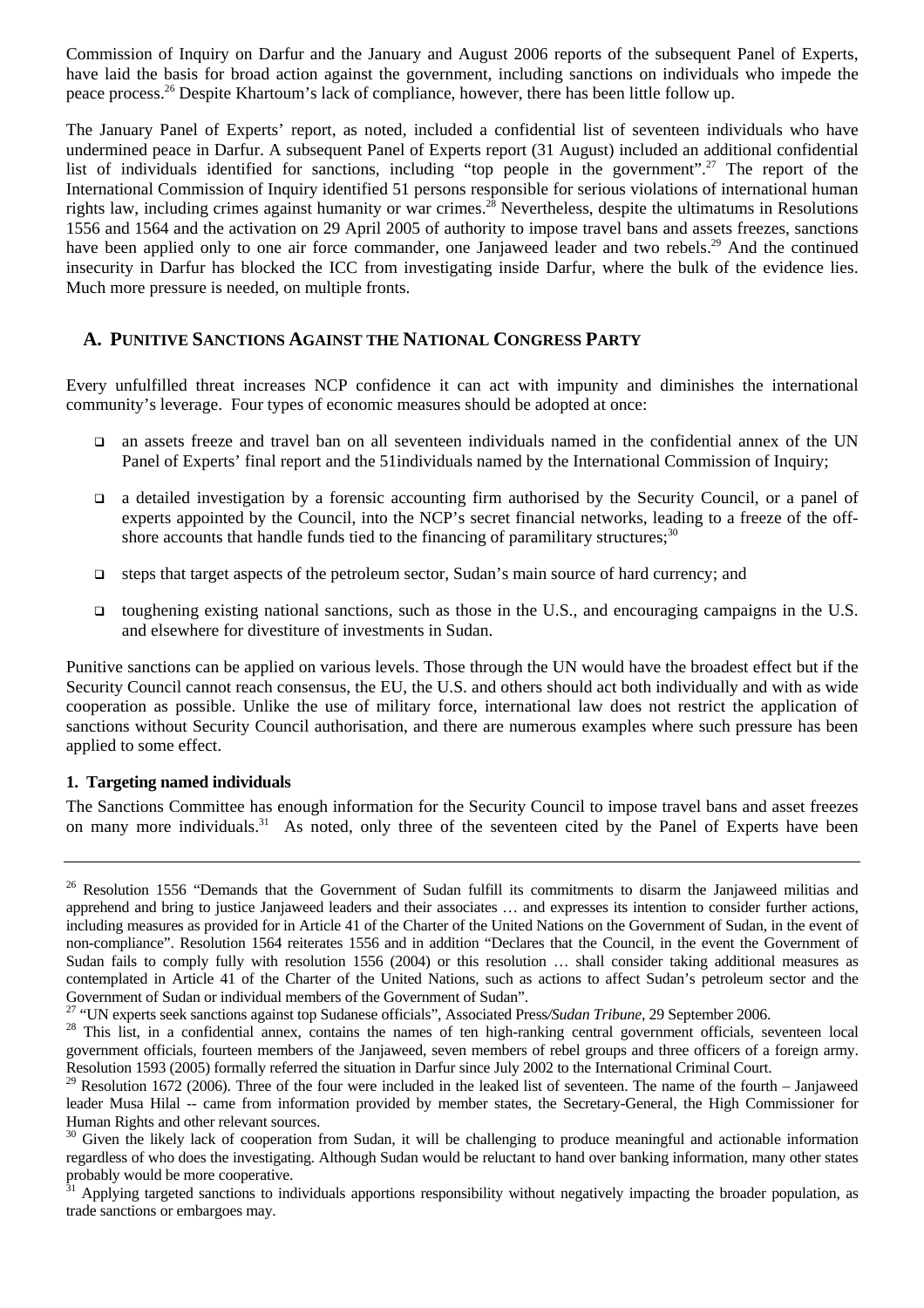subjected to punishment. Five more have been listed as under "consideration". The Security Council has passed the 51 names identified by the Commission of Inquiry to the ICC. Enforcing asset freezes on individuals, though, can be difficult. The Sanctions Committee needs to expand its monitoring and investigative capacities to deal with the fungible nature of financial assets, the speed at which money can be moved and the various ways targeted individuals can conceal ownership.

#### **2. Targeting the NCP regime and leadership**

The best way to hurt the NCP quickly would be by imposing targeted economic sanctions that freeze the assets of the regime and those of its officials most responsible for the atrocities in Darfur, as threatened by the Security Council in Resolutions 1556 (2004) and 1564 (2004).

The NCP party and its leaders have grown rich over the past seventeen years by exempting themselves from many state taxes and dues and using companies affiliated with the party to appropriate large sectors of the national economy. The corruption is so pervasive that a reform-minded Islamist has established an independent forum to press for transparent accounting of public monies that flow to such companies.<sup>32</sup> The Security Council should seek to untangle the web so that it could target companies involved in sustaining NCP-affiliated militias and paramilitary groups, such as the Janjaweed and Popular Defence Forces. The first set of companies through which NCP officials generate and move illicit income are those registered and run under the names of party loyalists in order to disguise actual ownership. A second category encompasses secret companies run by the National Security Agency and known in Sudan as "al-Sharikat al-Amniya" (security companies). A third category consists of companies affiliated with Islamic charities but controlled by the regime and serving its political and security agendas.<sup>33</sup>

The Security Council should commission a forensic accounting firm or other body of experts to undertake a comprehensive investigation into NCP commercial interests, domestic and offshore, so as to bring them into the public domain where they could be used as a source of pressure to be applied to the ruling party.<sup>34</sup> Initially, the investigation should focus on the persons included on the Panel of Experts and Commission of Inquiry lists, as there will be overlap. Once findings and recommendations are reported to the Security Council, the international community – preferably through the Security Council, but if not possible then through a coalition of willing countries -- should impose sanctions, including travel bans and asset freezes, on key individuals and companies in order to maximise the pain for those individuals and the regime, while minimising the impact on the national economy and the population as a whole.

#### **3. Targeting the Petroleum Sector**

Petroleum is the largest single source of foreign revenue for the government<sup>35</sup> and thus another potentially effective leverage point for altering NCP actions. Resolution 1564 (2004) threatened "actions to affect Sudan's petroleum sector", if the government failed to disarm the Janjaweed, although a further resolution would be required to authorise specific action. The petroleum sector is entirely controlled by the NCP, despite CPA provisions designed to reform it and give the SPLM oversight. Though the Government of Southern Sudan (GoSS) receives roughly \$1 billion in oil revenue annually under the CPA – the vast majority of its budget -- there is little transparency, North-South boundaries remain undefined and the GoSS may well get considerably less than its due.<sup>36</sup>

UN sanctions on the petroleum sector could have an enormous impact on Sudan's economy – and a global export ban on Sudan's oil would have only a limited impact on the international price of oil, given the

<span id="page-7-0"></span><sup>&</sup>lt;sup>32</sup> Osman Mirghani, a widely read columnist in the independent *al-Sudani* newspaper, helped launch the "Sudan Forum" and has made accountability for public finances one of its leading issues through press articles and public rallies and demonstrations.<br><sup>33</sup> These three categories of commercial interests operate across all segments of the economy

<span id="page-7-1"></span>oil and communication sectors. With money generated from these sources, the NCP is able to buy the loyalty of some tribal leaders, and use them in the recruitment of militias, including the Janjaweed.. <br><sup>34</sup> The "big four" international accounting firms -- PricewaterhouseCoopers, Deloitte Touche Tohmatsu, Ernst and Young, and

<span id="page-7-2"></span>KPMG – all have specialised forensic accounting divisions. Both KPMG and Ernst and Young were involved in the investigation of the UN's oil-for-food scandal in Iraq.

<span id="page-7-3"></span><sup>&</sup>lt;sup>35</sup> Sudan exported nearly \$4.2 billion worth of oil in 2005, accounting for roughly 85 per cent of its export revenue, and will receive approximately \$7.6 billion in oil export revenue in 2006. "Country Report: Sudan", The Economist Intelligence Unit,

<span id="page-7-4"></span>September 2006.<br><sup>36</sup> The GoSS is to receive 50 per cent of revenue from oil produced in southern Sudan. The National Petroleum Commission, a joint SPLM-NCP oversight body for the oil sector created in the CPA, is ineffective due to the unwillingness of the NCP leadership, in particular Energy Minister Awad al-Gaz, to divert power from the NCP-dominated ministry. For more on the petroleum sector, see Crisis Group Africa Report Nº96, *The Khartoum-SPLM Agreement: Sudan's Uncertain Peace*, 25 July 2005; and Crisis Group Africa Report Nº106, *Sudan's Comprehensive Peace Agreement: The Long Road Ahead*, 31 March 2006.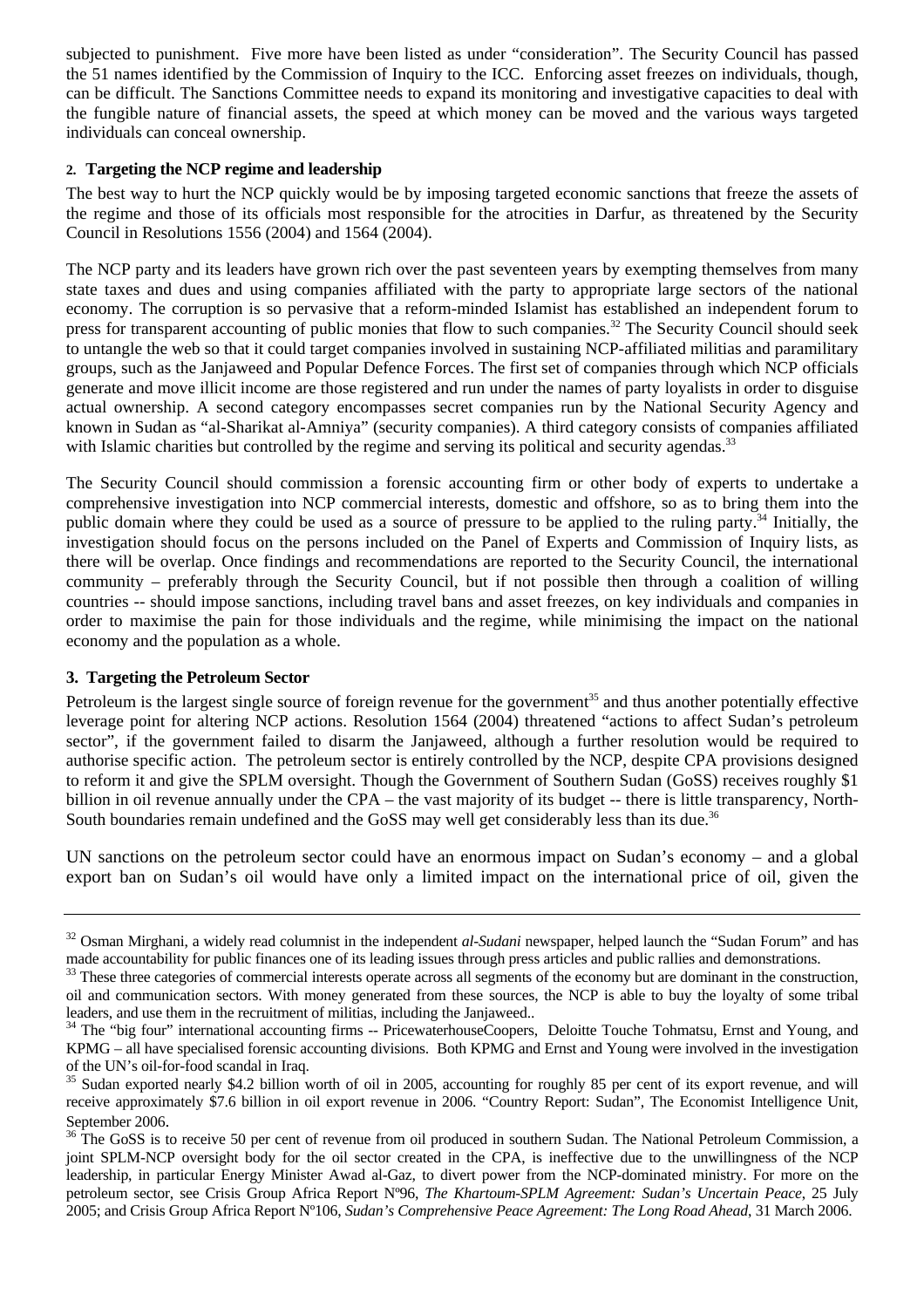relatively small size of the country's exports (only about 0.6 per cent of world supply, even after recent increases). But consensus in the Security Council on any such ban is extremely unlikely: at this point, China, the main importer of Sudan's petroleum, <sup>37</sup> would certainly veto any such action. If a voluntary boycott were attempted, it would only take China's and perhaps one or two other Asian countries' non-participation to make a voluntary boycott meaningless. Two other major investors, Malaysia and India, while not members of the Security Council, would be only slightly less likely than China to oppose any kind of petroleum sanctions.

A more extreme method of shutting down the petroleum sector would be for a coalition of willing states to impose a naval blockade on oil shipments from Sudanese ports, and this is now being seriously proposed in a number of quarters.<sup>38</sup> Some see this as less likely to result in outright combat and fatalities, and perhaps as less militarily resource intensive, than maintaining a no-fly zone. But obviously, in the absence of any supporting Security Council resolution, any such military blockade would be seen as an illegal act of war (and one harder to morally justify than a military intervention aimed directly, rather than as here very indirectly, at civilian protection)<sup>39</sup>. It would risk a very serious political confrontation with China, who – along with other oil importers from Sudan – would also at the least demand full economic compensation. And there is the further problem, common to all approaches aimed at shutting down Sudan's petroleum sector, that any serious impairment of it would have implications for the humanitarian situation in the country, as well as for the CPA and the GoSS: donors would need to provide a compensatory aid package to assist with institutional and economic development in the South.

Despite these difficulties confronting more extreme measures, Sudan does have some real vulnerabilities in this area which could be internationally targeted. EU and other European governments could enact legislation to ban companies based in their countries that are either still directly involved in the Sudanese petroleum sector or are in industries related to it (the U.S. has had comprehensive sanctions in place since 1997). For example, Sweden's Lundin Petroleum AB operates directly in Sudan.<sup>40</sup> European companies working in industries that assist the oil industry might also be forbidden by the EU or their governments to operate in Sudan. This would affect such entities as ABB of Switzerland, which invests in Sudan's power grid, and Siemens of Germany, which supplies telecommunications systems to the main oil-producing consortium (GNPOC) and is building one of the largest diesel-generating plants in Khartoum.<sup>41</sup> It was recently reported that Rolls-Royce Marine, based in Norway and part of UK Rolls Royce, fulfilled a large shipment of landbased diesel motors and pumps for the Chinese company CNPC, which operates Block 6 – part of which is in Darfur itself.<sup>42</sup>

<span id="page-8-1"></span>38 See for example Susan E. Rice, Anthony Lake and Donald M. Payne, ["We Saved Europeans. Why Not Africans?",](http://www.washingtonpost.com/wp-dyn/content/article/2006/10/01/AR2006100100871_pf.html) *The Washington Post*, 2 October 2006; Ian Davis, <u>"Taking Responsibility Seriously</u>", *www.guardian.co.uk*, 16 September 2006. Also Crisis Group interterviews, Paris, 6 October 2006 and Brussels, 10 October 2006.

<span id="page-8-0"></span><sup>&</sup>lt;sup>37</sup> The state-owned China National Petroleum Company (CNPC) is a 40 per cent stakeholder in the Greater Nile Petroleum Operating Company (GNPOC), the main oil-producing consortium in Sudan, along with Malaysia's Petronas (30 per cent), India's ONGC-Videsh (25 per cent), and state-run Sudapet (5 per cent). GNPOC operates oil Blocks 1, 2 and 4, which produce the majority of Sudan's roughly 500,000 bpd. These blocks overlap the border of northern and southern Sudan and fall substantially into the Abyei territory, as defined by the Abyei Boundaries Commission. The demarcation of the North-South border, as envisaged by the CPA, has not yet taken place, primarily due to NCP intransigence. The CNPC has a 95 per cent share of Block 6, in Southern Kordofan and South Darfur. Blocks 3 and 7, which recently came online with the completion of a new oil pipeline, are 41 per cent owned by CNPC and, 6 per cent owned by the Chinese petroleum company Sinopec. China imports the majority of Sudan's oil. Crisis Group correspondence, September 2006; Crisis Group interview, January 2006.

<span id="page-8-2"></span><sup>&</sup>lt;sup>39</sup> Compare the discussion of the 'humanitarian intervention' military option in Section IV below.

<span id="page-8-3"></span><sup>&</sup>lt;sup>40</sup> Lundin AB Oil sold its stake in Block 5A in 2003 but announced it was restarting investment in Block 5B in 2006. It recently revealed plans to build infrastructure and drill exploration wells in Block 5B, where it holds a 24.5 per cent share. "Swedish

<span id="page-8-4"></span>Lundin to restart oil investment", *Sudan Tribune*, 21 June 2006.<br><sup>41</sup> Crisis Group correspondence, September 2006; see also the European Coalition on Oil in Sudan website, http://www.ecosonline.org/index.cfm?event=showcompanies&page=companies.

<span id="page-8-5"></span> $42$  Research into these sales was conducted by two Norwegian organisations, Norwatch and the Norwegian Council for Africa. "New, secret oil installations in Darfur", Afrol News, 14 September 2006. Of course CNPC could import European (and even American) equipment into China and ship it themselves, but this would at least add a cost to doing business.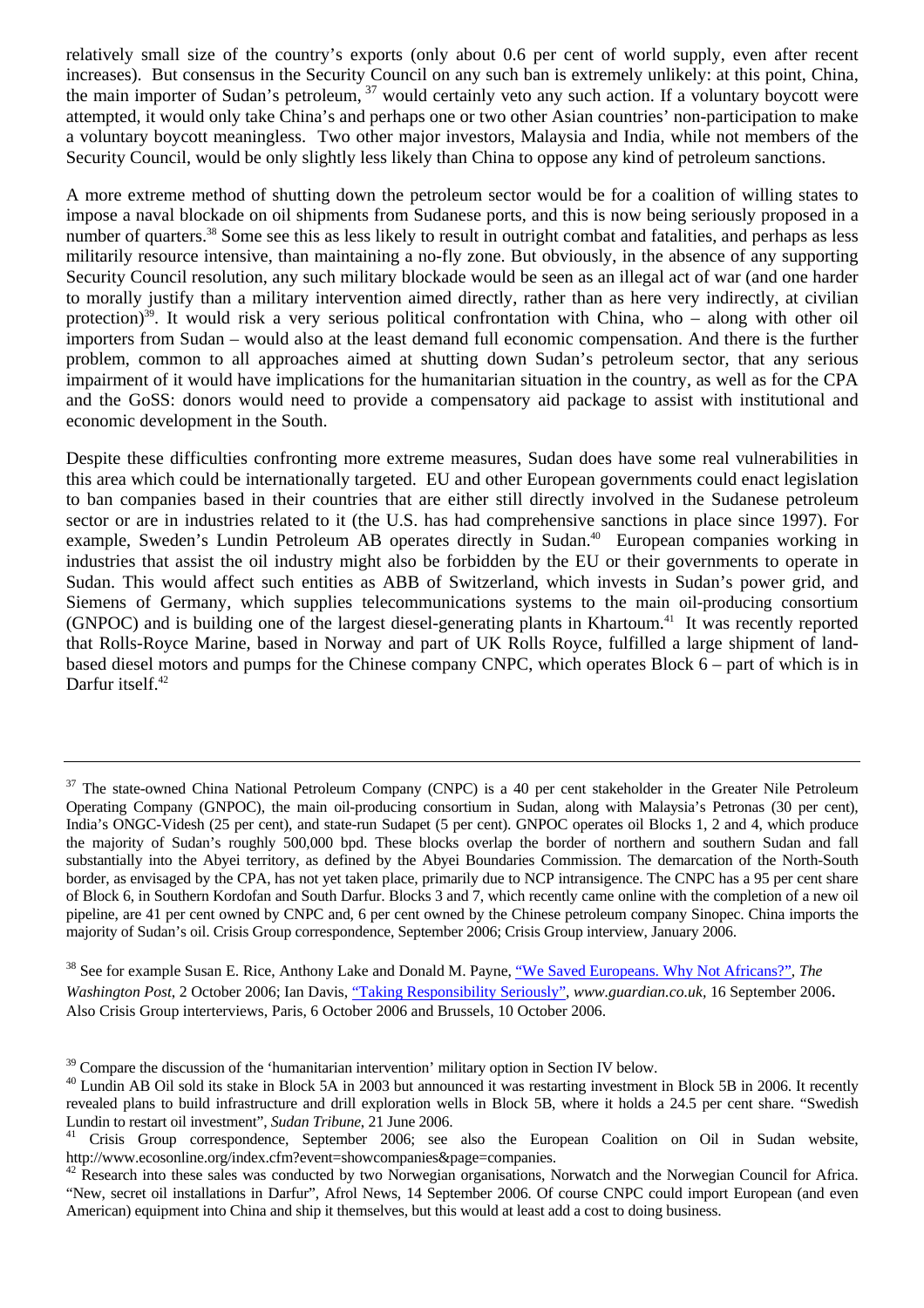#### **4. Strengthening unilateral trade sanctions and divestment**

The U.S. has had sanctions in place against Sudan since 1997, based on its links to Islamic terrorism.<sup>43</sup> In 1997 President Clinton issued Executive Order 13067 to block property and assets held by the government in the U.S. and prohibit most transactions with Sudan.<sup>44</sup> The U.S. could, however, remove the lucrative exception granted to gum Arabic imports and encourage other countries to implement similar sanctions regimes.

A campaign is underway, primarily in the U.S., that focuses on targeted divestment from Sudan and in companies operating there that contribute to government revenue, impart minimal benefit to the country's underprivileged and fail to demonstrate substantial corporate governance policy regarding Darfur. It has already made progress among state and city governments, pension funds, universities and other private shareholders.<sup>45</sup> The amount of money involved in divestment is not negligible – U.S.-based pension funds are estimated to have \$91.2 billion invested in holdings with ties to Sudan.<sup>46</sup> Among others the state of California, the city of Philadelphia and various educational institutions such as American University have adopted targeted Sudan divestment. Legislation is pending in a number of states. TIAA-CREF, the largest U.S. private pension fund, is also involved in the divestment campaign. This campaign should be encouraged, including by naming and shaming companies, and copied in other countries. Potential European trade sanctions and divestment would be even more significant were they to be broadly implemented. Divestment, like sanctions, should, however, be subject to exceptions on humanitarian grounds.

#### **B. MILITARY OPTIONS**

The international community has military alternatives, short of the non-consensual deployment of ground troops, that could both cause the NCP to re-evaluate its policies and immediately increase security for the people of Darfur.<sup>47</sup>

#### **1. Build AMIS Capacity**

Until UN deployment is a reality, Darfur residents will depend on AMIS for protection. However, that force is under-resourced and ill-equipped to handle the security challenges and political responsibilities. With the rebel groups that have not signed the DPA mobilising their fighters and raiding, the government pursuing a major offensive and humanitarian agencies withdrawing from unstable areas, civilians are increasingly vulnerable. AMIS also has been unable to fulfil its new role of overseeing implementation of the DPA.

NATO, EU and UN aid has not been sufficiently generous, only in part due to Sudanese resistance and the AU's reluctance to relinquish command and control. Secretary-General Kofi Annan, in his report of 28 July 2006, outlined how the UN could improve AMIS's capacities.<sup>48</sup> Security Council Resolution 1706 authorised the UN to

<span id="page-9-1"></span><span id="page-9-0"></span>

 $^{43}$  The U.S. listed Sudan as a state sponsor of terrorism in 1993, thus restricting government money from going to the regime.<br><sup>44</sup> Executive Order 13067 prohibits U.S. citizens from engaging in the import or export of an exception for humanitarian goods, and prohibits loans or credits to the government of Sudan; "Sudan: Economic Sanctions", Congressional Research Service, updated 11 October 2005. However, a significant exception to these sanctions is the exemption for gum arabic, one of Sudan's primary exports. This exemption was created in 2000 as a result of significant pressure from U.S. importers. Gum arabic is a key ingredient in soft drinks, candy, ink and pharmaceuticals.<br><sup>45</sup> The Sudan Divestment Task Force, an advocacy organisation, recommends that: "Companies which, either directl

<span id="page-9-2"></span>an affiliated instrumentality, provide services clearly dedicated to social development for the whole country shall be excluded from divestment". "The Targeted Divestment Model", Sudan Divestment Task Force, which can be found at http://www.sudandivestment.org/position.asp#model. For more information on the divestment campaign in the U.S. and companies that are suggested for divestment, see www.sudandivestment.org.

<span id="page-9-3"></span><sup>&</sup>lt;sup>46</sup> As reported by the office of William Payne, a New Jersey state legislator and the Genocide Intervention Fund, "Doing good by voting with your dollars", International Herald Tribune, 23 April 2006.

 $47$  A further military option, already discussed – critically - in III.A.3 above, would be a naval blockade on oil shipments from Sudanese ports.

<span id="page-9-4"></span><sup>&</sup>lt;sup>48</sup> "Report of the Secretary-General on Darfur", S/2006/591, 28 July 2006. Kofi Annan's special representative (SRSG) in Sudan, Jan Pronk, recently said: "I don't expect the government to accept a UN transition any time soon. The international community should instead push for the African Union's mission to be prolonged and reinforced". Associated Press, 29 September 2006. Pronk is correct about the importance of strengthening AMIS but it would be a mistake to back off efforts to deploy the larger and more robust UN force which is needed as quickly as possible to undertake tasks that even an improved AMIS would be unable to perform.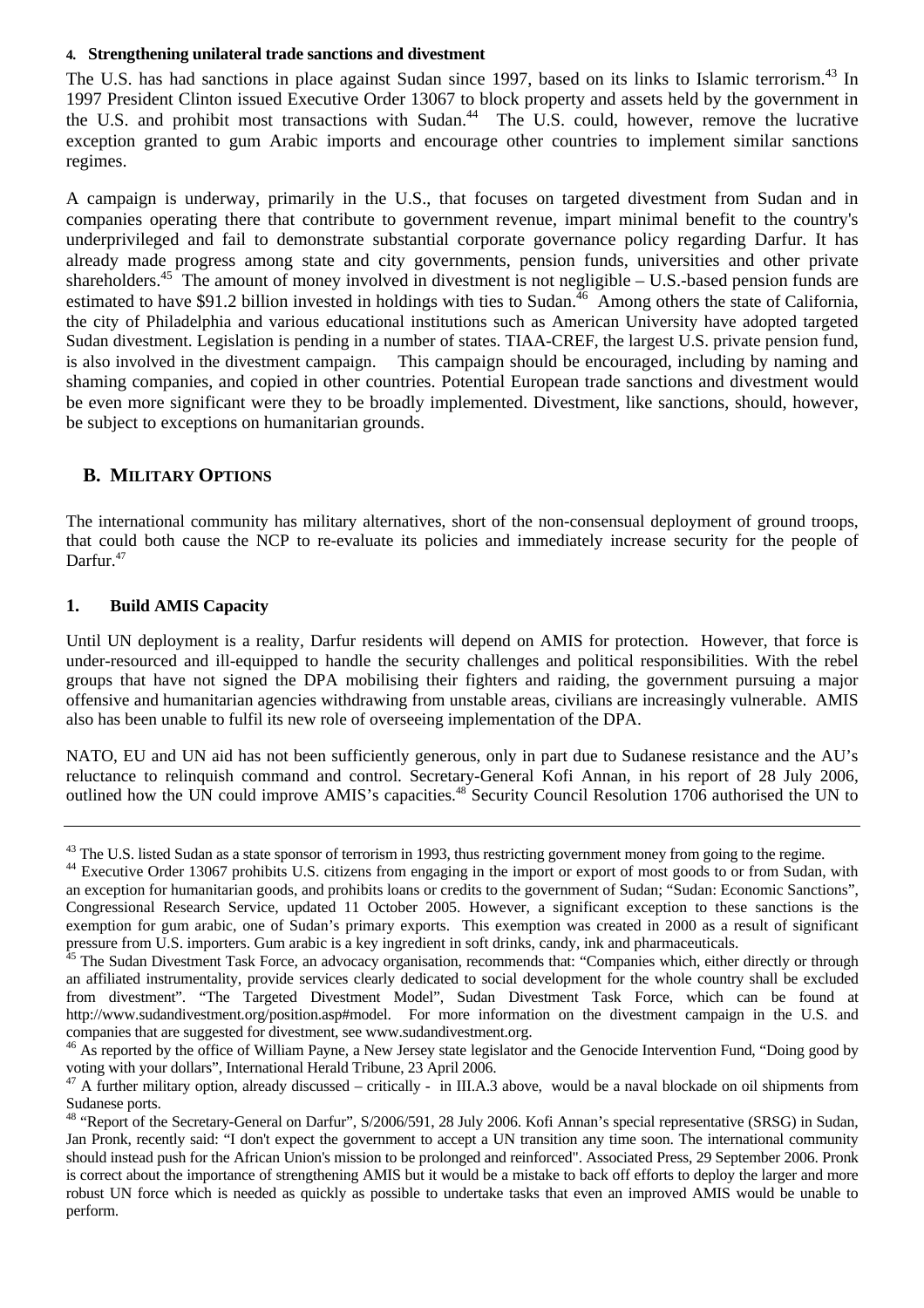move forward, including by "provision of air assets, ground mobility package[s], training, engineering and logistics, mobile communications capacity and broad public information assistance". <sup>49</sup> Nevertheless, the AU and UN have thus far agreed on only limited UN support to AMIS, in part because the AU fears losing control of the mission. $50$ 

The AU announced on 25 September that it would expand AMIS from 7,000 to 11,000. If significant air assets, surveillance capacity and ground-to-air communications are made available by NATO or other countries, they could greatly assist the mission to stabilise Darfur<sup>51</sup> but many of its difficulties result from AU political weakness and unwillingness to penalise either the government or the rebels for repeated violations. To become as effective as possible, the AU should immediately:

- bring AMIS up to its new manpower ceiling, per the Concept of Operations (CONOPS) approved by the AU Military Staff Committee but left unresolved at the PSC meetings of 27 June and 20 September.<sup>52</sup> The CONOPS sets out the expansion as envisioned in the DPA, including through deployment of several thousand additional troops and establishment of an attack helicopter squadron;
- reinstate the DPA non-signatories to the Ceasefire Commission (CFC) and the Joint Commission (JC) so that the CFC can effectively investigate violations and non-signatories will no longer treat AMIS as aligned with Khartoum;<sup>53</sup>
- with UN help and by taking punitive measures as discussed above, pressure the government to remove restrictions and stop the delays that are greatly lessening AMIS effectiveness.<sup>54</sup>

An expanded and more effective AMIS would be a critical step towards improved civilian protection in Darfur but not a suitable long-term replacement for a larger UN mission – notwithstanding the recent suggestion by SRSG Pronk. AMIS still operates with a limited mandate that does not explicitly authorise the use of force to protect civilians. The AU relies exclusively on external support for its mission, inhibiting its ability to do effective longterm planning, and continues to face considerable challenges in command and control and troop training.<sup>55</sup> Though organisationally it has already expanded its peacekeeping capacity considerably through the Darfur mission, it still lacks the expert personnel that the UN would bring in. The AU accepted the transition to the UN in January 2006 in partial recognition of its own limitations. As laudable a goal as building AU peacekeeping capacity is, Darfur requires a more effective international response as soon as possible, which can best be provided through the UN force authorised in Resolution 1706.

#### **2. Create and Enforce a No-Fly Zone**

One of the most straightforward, and still limited, military options would be to create and enforce a no-fly zone (NFZ) over Darfur, building on the ineffective ban of offensive military flights mandated by the Security Council

<span id="page-10-0"></span><sup>49</sup> Security Council Resolution 1706, 31 August 2006.

<span id="page-10-1"></span><sup>&</sup>lt;sup>50</sup> The AU accepted a package of UN aid, which includes deployment of 105 military and 48 civilian staff and 33 UN police, who will be operationally under AMIS command, but not the support authorised by Resolution 1706 nor some of the other robust elements recommended in the Secretary-General's report. Crisis Group interviews, September 2006.<br><sup>51</sup> For further discussion on specific steps needed to improve AMIS capacities, see Crisis Group Report, *To Save Darfur*, o

<span id="page-10-2"></span>

<span id="page-10-3"></span>signatories. The PSC Communiqué of 20 September 2006 requests that AMIS be enhanced on the basis of the CONOPS, but stops short of actually approving the CONOPS.

<span id="page-10-4"></span><sup>&</sup>lt;sup>53</sup> In August 2006 the AU, at the request of the government, expelled the representatives of JEM and SLA/AW from all levels of the CFC and JC. The non-signatories have protested fiercely, with some factions threatening AMIS on the ground. While Ambassador Konare, the chairperson of the AU Commission, stated in his September report to the PSC that "a CFC composed solely of them [the signatories] does not achieve the objective of the Commission", the AU PSC Communiqué does not call for the reinstatement of the non-signatories. Meanwhile, the JEM and SLA/AW CFC representatives who were members of the Military Observer teams are still waiting in El Fasher for a final decision. The CFC is unable to function properly, with a backlog of 90 violations that have gone uninvestigated because the DPA signatories refuse to discuss at CFC meetings any violations reported by non-signatories. Crisis Group interviews, August and September 2006. "Report of the Chairperson of the Commission on the Situation in Darfur", PSC/MIN/2(LMXIII), 18 September 2006.

<span id="page-10-5"></span><sup>&</sup>lt;sup>54</sup> These include the night curfew, denial of AMIS personnel access to the El Fasher airport after six pm, and the non-release of communications equipment from customs. Ibid.

<span id="page-10-6"></span><sup>55</sup> See Crisis Group Briefing, *The AU's Mission in Darfur,* op. cit; and Crisis Group Report, *To Save Darfur*, op. cit.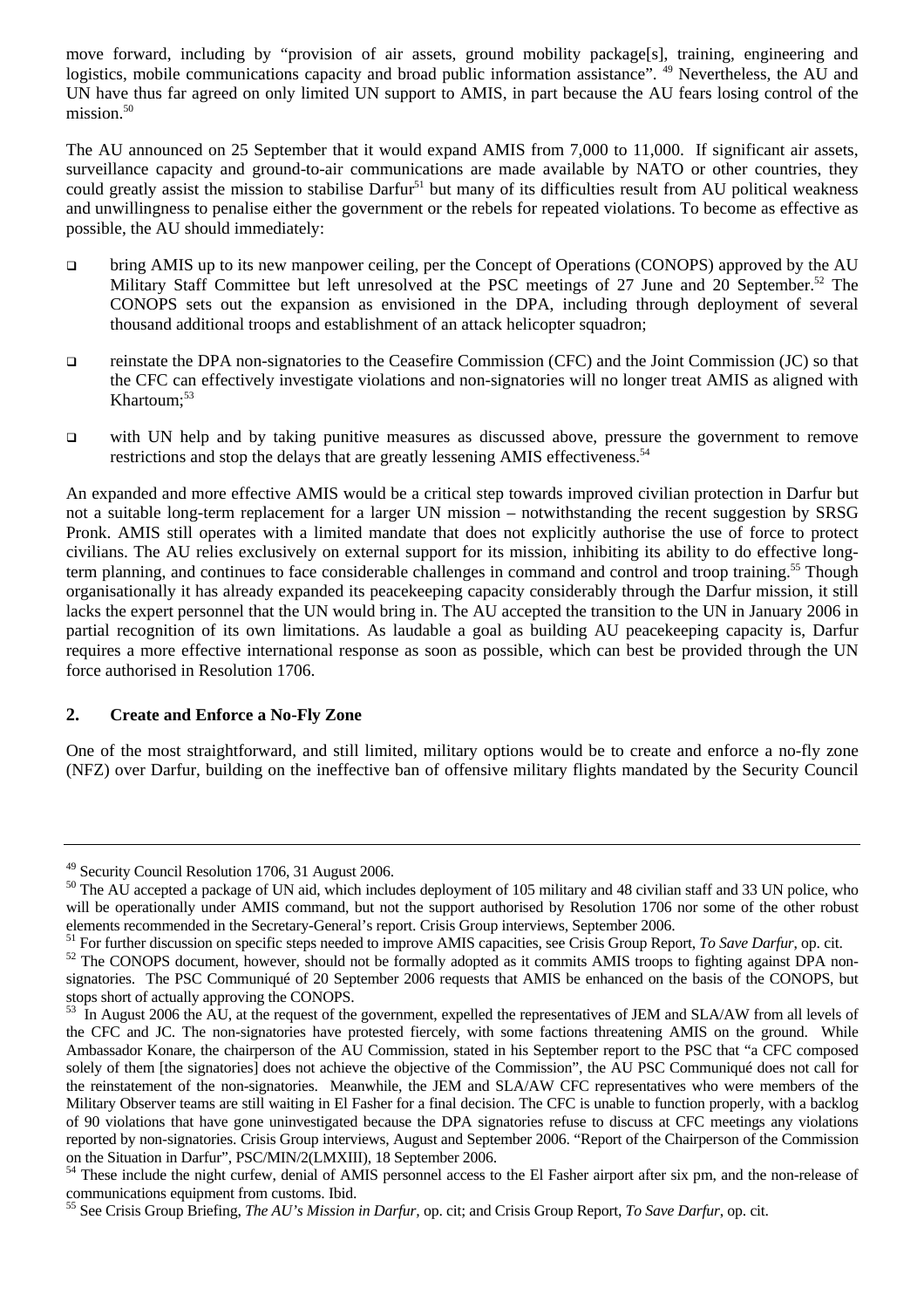in Resolution 1591 (2005).<sup>56</sup> Despite that Chapter VII resolution and Khartoum's additional commitment in the DPA to cease hostile military flights, no effective system of surveillance or airport monitoring has been put in place, and aerial attacks have continued, presently involving Antonovs and helicopter gunships that carry out strikes in North Darfur and eastern Jebel Marra. The Ceasefire Commission (CFC) established under the DPA has been unable even to comment on these most recent attacks, as it has been paralysed since the expulsion of the nonsignatories.

The Security Council should authorise immediate planning for an NFZ. If there is not an early change in Khartoum's policy, the Council should then request NATO to lead in implementing the NFZ.<sup>57</sup> As the UN Panel of Experts recommended in its April 2006 report, the NFZ should include an enforced ban on all government flights, not solely those deemed "offensive".<sup>58</sup> If the Security Council is unable to agree on a new resolution, capable member states should be prepared to act in its stead to build on the decision that was taken in Resolution 1591. France and the U.S., with their assets in Chad and Djibouti respectively, are well-placed to provide the foundation for such a mission but would require help from other NATO members.<sup>59</sup>

Contingency planning is needed for this alternative scenario even as an attempt is made through the Security Council but Paris and Washington also need to reconcile their policy differences on Sudan to facilitate cooperation. France is deeply concerned about the stability of the entire region and safeguarding both Chad and the Central African Republic against the destabilisng effect of the Darfur crisis, while the U.S. is focused more narrowly on ending the violence in Darfur.

Effective, 24-hour monitoring of government aircraft, including helicopters, would require at least four to six Airborne Warning and Control Systems (AWACS)<sup>60</sup> and Joint Surveillance Target Attack Radar System (JSTARS) planes.<sup>61</sup> These could potentially be deployed from the U.S. airfield in Djibouti, supported by in-flight refuelling tankers from Chad. Enforcing the NFZ would require a squadron of twelve to eighteen Harrier fighter aircraft, <sup>[62](#page-11-6)</sup> with a forward operating base in Chad at the French airfield in Abeche, that could force aircraft to land, shoot them down or disable their runways. Support planes for supply and in-flight refuelling and substantial personnel for maintenance, logistics, security and intelligence would also be needed.<sup>63</sup> The airstrip and hangers in Abeche and the N'Djamena airport would require upgrades that likely only the U.S. military has the capacity to do rapidly. Intelligence coordination with AMIS in Darfur and the UN force assisting implementation of the CPA in southern Sudan (UNMIS) would also be needed.

<span id="page-11-0"></span><sup>&</sup>lt;sup>56</sup> Resolution 1591 "demands" that the government "immediately cease conducting offensive military flights in and over the Darfur region, and invites the African Union Ceasefire Commission to share pertinent information as appropriate in this regard with the Secretary-General ... or the Panel of Experts". According to the Panel of Experts, "offensive" military overflights include: 1) "Overflight in pursuit of a specific military objective which is undertaken for purposes other than defending the aircraft from a clear and imminent threat"; 2) "Use of the aircraft to achieve military advantage disproportionate to that required to neutralise a clear and imminent threat"; 3) "Unprovoked attack with aircraft, such as strafing or bombing a village"; 4) "Use of aircraft in support of offensive ground operations"; 5) "Retaliatory attack, i.e., action in response to a prior attack"; 6) "Flights that deposit troops participating in an imminent offensive operation"; and 7) "Operation of the aircraft in a manner to intimidate or harass, for example flying mock attack runs, frightening children and animals, destroying buildings with rotor wash, sonic booms, etc.". "Report of the Panel of Experts established pursuant to paragraph 3 of Resolution 1591 (2005) concerning the Sudan", S/2006/65, 30 January 2006, para 264.

<span id="page-11-1"></span><sup>&</sup>lt;sup>57</sup> There is concern that if an NFZ were enforced, Khartoum might respond by escalating its actions on the ground against civilians, not unlike what happened in the initial days of NATO's actions in Kosovo in 1999. Crisis Group interviews, September and October 2006. That is a risk that would need to be carefully weighed but the international community must not allowed itself to be blackmailed if it decides to enforce a decision that the Security Council took a year ago.

<span id="page-11-2"></span><sup>&</sup>lt;sup>58</sup> "The Security Council should consider establishment of an air exclusion zone (no-fly zone) over the entire Darfur region for all Government of the Sudan aircraft". Second Report of the Panel of Experts established pursuant to paragraph 3 of resolution 1591 (2005) concerning the Sudan, S/2006/250, 19 April 2006, Article 177.

<span id="page-11-3"></span> $\frac{59}{2}$  France currently has limited air capacity in Chad, including four Mirage F1 fighter planes, two Transall C160 logistics and inflight refueling planes and a non-permanent KC 135 supply plane. Crisis Group correspondence, September 2006.

<span id="page-11-4"></span> $^{60}$  NATO (U.S., UK, and French) AWACS planes are E-3 or modified 707/C-135's.

<span id="page-11-5"></span><sup>&</sup>lt;sup>61</sup> AWACS monitor air movement to a distance of 400 km., while JSTARS, which gives radar coverage for ground movements, could monitor Darfur's airports and helicopters attacks.

<span id="page-11-6"></span> $62$  Harriers, used by the French military and U.S. Marines, are ideally suited to operate from eastern Chad because they can take off and land on a relatively short airstrip, such as the one in Abeche.

<span id="page-11-7"></span><sup>63</sup> Crisis Group interviews, Western military experts, September 2006.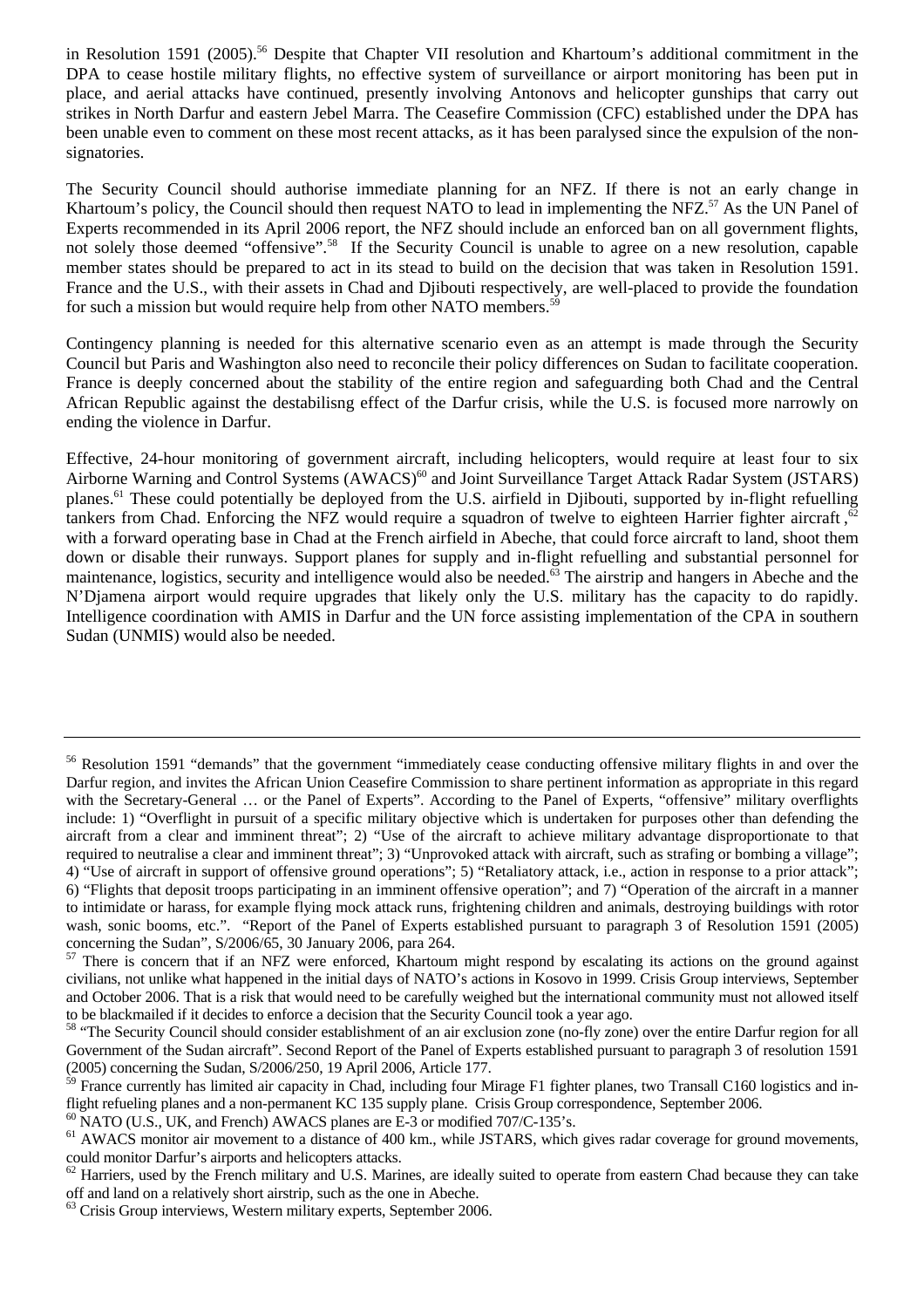#### **3. Deployment of a Rapid Reaction Force to Eastern Chad**

A rapid-reaction force of 3,000-5,000 deployed to eastern Chad with that government's consent could complement the NFZ operation, help limit cross-border attacks and worry Khartoum that it might become the core of a larger ground force tasked with a mission of non-consensual deployment.<sup>64</sup> It might be drawn initially from existing French assets and would build on Resolution 1706, which calls for UNMIS to establish a presence in "key locations" in Chad. That resolution tasks UNMIS "to monitor trans-border activities of armed groups along the Sudanese borders with Chad and the Central African Republic in particular through regular ground and aerial reconnaissance activities"[.65](#page-12-1) 

Given adequate satellite imagery and strike-capabilities, such a force could secure the Chad-Sudan border and, if there were political will, provide the capacity to respond in real time to attacks against civilians in Darfur beyond the possibilities of AMIS to deal with. It could also serve as a forward force for eventual full UN deployment.<sup>66</sup> President Idriss Deby has expressed willingness to accept a border force in the past and might also be amenable to an NFZ operation.<sup>67</sup>

A force in Chad, however, could be expected to restrict the movement of Darfur rebels who have been using that country as a rear-base. Without a balancing deployment in Darfur affecting the Sudanese army's movement, it might tip the military balance further in favour of Khartoum. It would also have implications for Chadian politics, strengthening Deby against rebel groups, with whom he has refused to negotiate.<sup>68</sup> Moreover, the window for the force's deployment may be rapidly closing. Those Chadian rebels are increasing their activity in the east of the country; a successful coup would likely usher in a government supportive of and partly engineered by the NCP.

# **C. REVIVING THE POLITICAL PROCESS**

The DPA was to have brought peace to Darfur but its process was deeply flawed. The international community imposed a format not conducive to serious negotiation, with an array of bystanders who lent an atmosphere to proceedings more that of a townhall meeting than a serious conflict resolution forum. The rebels, courted by the multitude of observers, advisers and facilitators, felt no need to negotiate seriously, preferring that, as more than one said, "the international community soften the government for us". Khartoum also was not displeased to see proceedings drag out. When the head of the AU mediation, Salim Ahmed Salim, sought to substitute more effective procedures, the rebels threatened to walk. The international representatives, themselves a disparate, uncoordinated group, failed to back him up, only to demand at the eleventh hour an agreement, almost any agreement, "now, immediately". The result was a document too long, complicated and ambitious -- and with too little support among either the insurgent groups or the general population of Darfur.<sup>69</sup>

That DPA is now all but dead. The appointment of Minni Minawi as Special Assistant to the President (al-Bashir) on 27 August has been overshadowed by ongoing fighting and lack of implementation in virtually every other area. There has been a total failure to establish any effective monitoring or compliance with the DPA by the AU and its international partners, beyond the monthly "DPA Monitor" published by UNMIS. Violations by the parties are not surprising – they have violated every agreement signed in Darfur, and the DPA was accepted by only one of the

<span id="page-12-3"></span>67 Crisis Group interview, Chad, June 2006.

<span id="page-12-0"></span><sup>64</sup> UN Security Council Resolution 1706, 31 August 2006, article 8(e).

<span id="page-12-1"></span><sup>&</sup>lt;sup>65</sup> Resolution 1706 calls for UNMIS "to monitor transborder activities of armed groups along the Sudanese borders with Chad and

<span id="page-12-2"></span>the Central African Republic in particular through regular ground and aerial reconnaissance activities."<br><sup>66</sup> Resolution 1706 gives the expanded UNMIS force responsibilities in Chad and envisages a multi-dimensional presen Discussion is ongoing among the Security Council, the Secretariat, UN agencies and the Chad government about how to secure the volatile eastern border area. The UN High Commissioner for Refugees (UNHCR) is negotiating a protocol with Chad to hire an additional 75 gendarmes for protection of humanitarian agencies, particularly in the Goz Beida and Guereda areas. A plan for internationals to monitor and train Chad gendarmes in and around the camps was under discussion but recently stalled. Crisis Group interviews, Chad, August 2006; Crisis Group correspondence, July-August 2006

<span id="page-12-4"></span><sup>&</sup>lt;sup>68</sup> In June 2006, under international pressure, Deby agreed to a national dialogue to resolve internal political dissension. He refused, however, to allow the armed opposition to take part, and two main political opposition groups, the Coordination of Political Parties for the Defence of the Constitution (CPDC) and the Federation Action for the Republic (FAR), pulled out before it opened in July, effectively ending the exercise. "Opposition snubs Deby's long-awaited national dialogue", IRIN, 28 July 2006.<br><sup>69</sup> The above summary is based on Crisis Group's own on-the-ground observations at Abuja, d

<span id="page-12-5"></span>Briefing N°39, *Darfur's Fragile Peace Agreement*, 20 June 2006, supplemented by a recent communication to Crisis Group from a senior international organisation diplomatic adviser, 9 October 2006.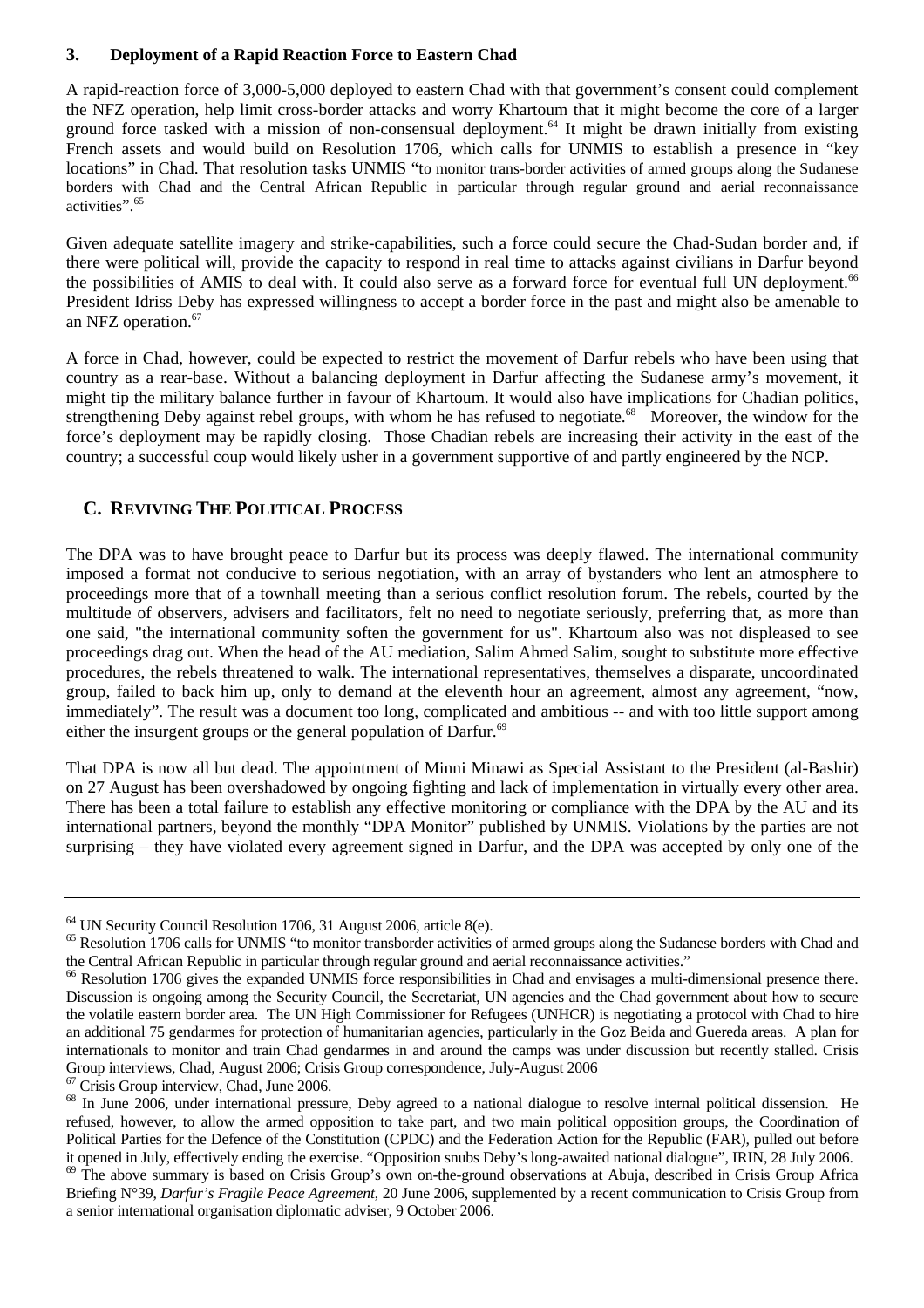three main rebel groups[.70](#page-13-0) More surprising is the collapse of international efforts to find a political solution to the conflict. The international partners in the Abuja negotiations tried for a month after signature to convince the others to join but enticed only a few individual leaders from the SLA/AW and JEM factions to sign a "declaration of support for the DPA".<sup>71</sup>

Since then, the AU and the broader international community have essentially ignored the political process. The situation is complicated by splits and regrouping among the non-signatories<sup>72</sup> and the NCP's refusal to consider reopening the DPA. The NCP declared those who did not accept that agreement "terrorists" and forced the AU to remove them from the Ceasefire Commission (CFC) and Joint Commission (JC). By complying, the AU further alienated the non-signatories and reinforced their view it is not an honest broker. Aside from calls by Jan Pronk, Kofi Annan's special representative, for new talks on the DPA, there has been a political vacuum.<sup>73</sup>

International efforts have more recently focused exclusively on security and gaining NCP consent for a UN mission. However, a sustainable solution also requires a political dialogue that gains the buy-in of all parties. The DPA has failed to achieve this, in part because of rebel divisions during the negotiation, in part because essential actors such as traditional leaders, the displaced and women were largely excluded from the talks*,* and in part because the AU mediation and its international partners in Abuja were more interested in brokering a deal than addressing the conflict's root causes.

The AU and broader international community should re-engage immediately with the parties to the Abuja negotiations and other key stakeholders in Darfur to establish a new political forum. Without a political alternative, the parties will continue to pursue a military solution. A good first step to facilitate future negotiation would be for the international community to support consolidation of the SLM, the largest rebel movement.<sup>74</sup> The AU should also send an envoy to re-establish formal contacts with the non-signatory groups and reverse its decision to expel them from the CFC and JC. It must remain engaged with these groups – alienating them would simply lead to more war. Finally, the AU should reconvene the parties to the Abuja talks and other critical actors to review implementation problems and provide a forum in which the non-signatories and previously excluded stakeholders can discuss their objections to the DPA and seek to resolve them. To build broad support for a revised agreement, a renewed peace process will require extensive, ongoing consultation with and dissemination of information to the general population.

# **D. SUPPORTING THE INTERNATIONAL CRIMINAL COURT INVESTIGATION**

The ICC investigation, authorised by the Security Council in Resolution 1593 (2005), is a contributory reason why the NCP is wary of UN deployment in Darfur. It worries that the troops would create a more stable environment for the Office of the Prosecutor (OTP) to work in and that a part of their mission would be, or would become, to arrest those against whom indictments were handed down.<sup>75</sup> Though some 10,000 UN troops are already in-country to assist in implementing the CPA (UNMIS) – which on the face of it undercuts Khartoum's new anti-UN postion -

<span id="page-13-4"></span>

<span id="page-13-1"></span><span id="page-13-0"></span>

<sup>&</sup>lt;sup>70</sup> See Crisis Group Briefing, *Darfur's Fragile Peace*, op. cit.<br><sup>71</sup> It commits Abdel Rahman Musa Abbakar, Ibrahim Madebo, and Commander Adam Salih Abbakar of the SLA/AW, and Adam Abdel Rahim Abu Risha, secretary general of JEM in South Darfur, and their followers, to accept the DPA in letter and spirit and implement obligations under the Comprehensive Ceasefire Agreement and related security arrangements.<br><sup>72</sup> It is not clear whether the NRF will become a cohesive political force or remain a solely military coali

<span id="page-13-2"></span>fighting under a unified JEM/G-19 command and successfully repelled government forces from Kulkul and Um Sidr in mid-September. A leadership conference has failed to materialise, partly as a result of the recent Chad-Sudan rapprochement, while rifts between the JEM and the G-19 political leadership have been growing. Abdel Wahid's control over his SLA faction has deteriorated, with some of his troops accepting Ahmed Abdelshafie as chairman. The G-19 and Abdelshafie's faction want, and Abdel Wahid resists, an SLA workshop and conference to unite leadership before an NRF conference. Crisis Group interviews, NRF leaders. August-September 2006.

<span id="page-13-3"></span><sup>&</sup>lt;sup>73</sup> Though behind schedule, the AU has recently taken some tentative steps to launch the Darfur-Darfur Dialogue and Consultation (DDD-C), which was envisioned as the second stage of the peace process that would facilitate broader buy-in of the DPA and deal with core unresolved issues such as land ownership and grazing rights. However, such efforts cannot succeed in the current context in Darfur, where there is no trust between the parties, no evidence of implementation of the DPA or good faith by the government, and increased insecurity. If they are rushed for the sake of demonstrating implementation, the result will be yet another counter-productive NCP-orchestrated "tribal reconciliation conference" that has no impact on the ground.<br><sup>74</sup> See Crisis Group Africa Briefing N°32, *Unifying Darfur's Rebels: A Prerequisite for Peace*, 6 October

<span id="page-13-5"></span>Council had drafted the resolution to be as acceptable to the Sudan as possible, including no reference to the ICC.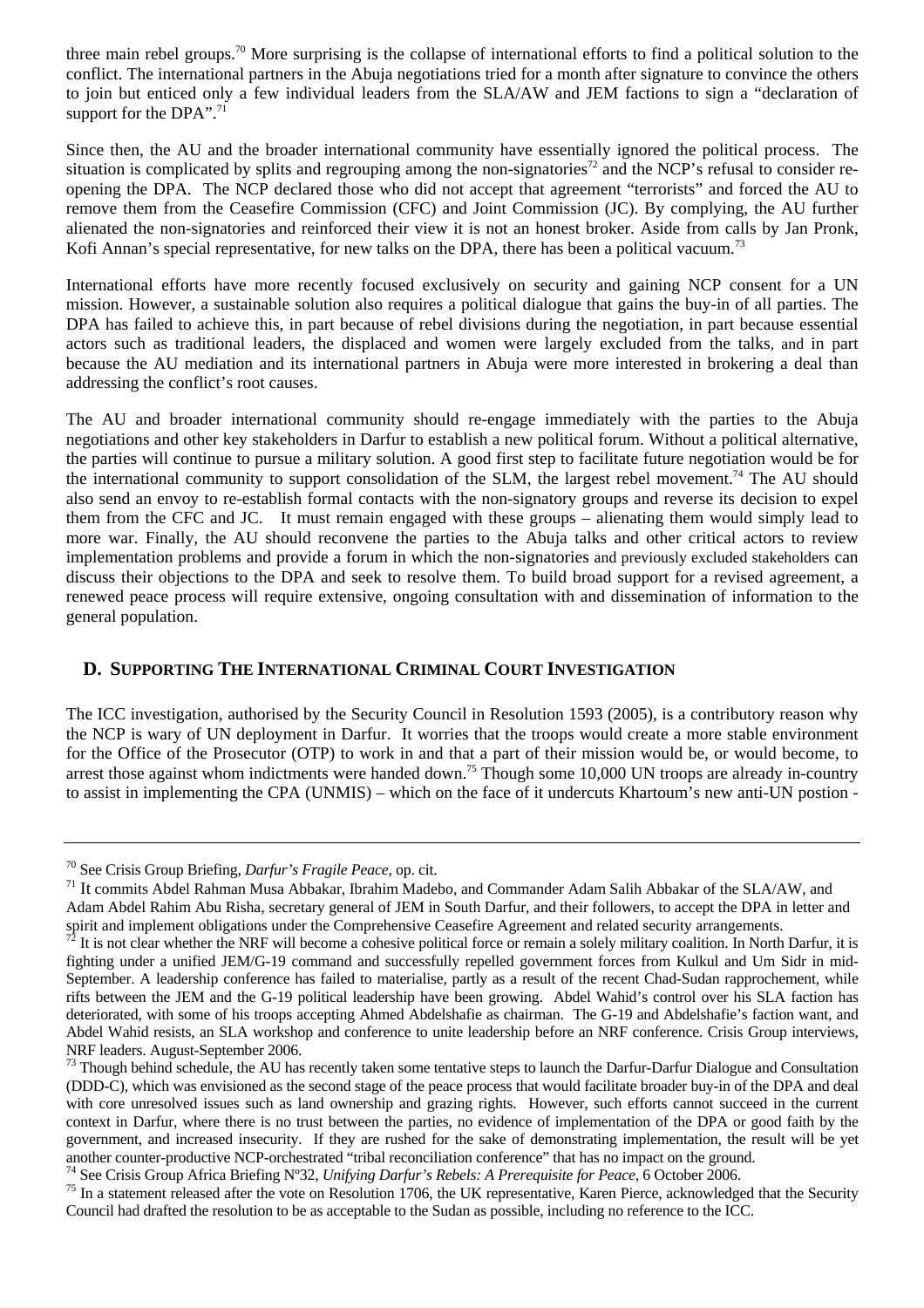- the fear seems to be that the presence of an additional 20,600 in Darfur itself could also make more resources available to assist the investigation.

Since its initial public denunciation of the ICC,<sup>76</sup> Khartoum has become more subtle in its lack of cooperation, dragging out responses to requests for documents and access to witnesses but avoiding public confrontation with the Court[.77](#page-14-1) Darfur's insecurity has worked in the NCP's favour: the lack of effective security infrastructure to protect witness and ICC staff has meant that no one from the Court has been able to visit possible sites of mass graves or gather testimony from many potential witnesses. The government has been setting up its own special courts so it can claim it is already dealing appropriately with the crimes, though these have been ineffective, and no one of substance has been arrested. It is also holding reconciliation conferences between affected communities in an attempt to show that previously warring groups are now settled and at peace.<sup>78</sup>

A recurring issue in the case of ongoing conflicts such as Darfur, as distinct from concluded ones, is whether prosecutions of even major perpetrators of atrocity crimes should be suspended or abandoned, or amnesties granted,<sup>79</sup> in the interests not of justice but of peace – in particular to avoid major further loss of life. Nigeria's initial grant of asylum to Liberia's murderous Charles Taylor in 2003 is a good, if controversial, example of such reasoning; the current debate over whether the equally barbarous Joseph Kony and other senior LRA leaders in Northern Uganda should be given immunity from ICC prosecution to encourage their emergence from the bush is another, but where the case for immunity seems much less strong.<sup>80</sup> The downside risk of these situations is that the more the ICC's work is perceived as "negotiable", the more its role as a deterrent of atrocity crimes is undermined, along with the important principle that those with greatest responsibility for such atrocities should be held accountable.

Certainly this means that serious consideration should be given to discontinuing investigations under way or granting formal amnesties only in the most exceptional cases, where the evidence really is clear that very major peace benefits are involved. And it also means that if decisions to give primacy to peace over justice do have to be made in certain hard cases, those decisions are best made not by the Court or its prosecutor but by those with appropriate political responsibility: with regard to the ICC, the Security Council has that power, if it chooses to use Article 16 of the Rome Statute enabling it to suspend prosecutions for renewable periods of twelve months.<sup>81</sup>

In the case of Darfur, some may be tempted to argue that senior NCP and government officials should be promised amnesties in return for cooperation. But this is not a situation where it is easy to see a direct and major benefit to peace in return for the trading away of justice. Khartoum's record of broken promises is cause for great scepticism about any cooperation promised in the future, and it is strongly arguable that the current ICC investigation, difficult though it has been to pursue, and the possibility of prosecutions ultimately flowing from it, help build pressure on the NCP to recalculate the costs of defying the international community. What is more, accountability for atrocities in Darfur will continue to be a necessary cornerstone for any sustainable peace agreement in the region.

In this context, the international community should avoid any inclination to halt the legal process and should instead increase cooperation with the Court: the U.S., UK and others, for example, should provide intelligence,

<span id="page-14-0"></span><sup>&</sup>lt;sup>76</sup> Sudan immediately rejected Security Council Resolution 1593, which referred the Darfur file to the ICC; President al-Bashir stated that Sudanese nationals would never be tried by an international court. "Darfur war-criminals suspects won't go to ICC, government says", IRIN, 4 April 2005.

<span id="page-14-1"></span> $77$  The OTP has conducted four missions to the Sudan since the referral, including in August 2006, when two senior government officials are reported to have been interviewed. In addition, the prosecutor has reportedly transmitted a detailed set of requests to the government for access to documents and further interviews of military and civilian officials. However, the responses appear to have been minimal and slow. It is the review of the government's reaction to these requests that will be used by the Security Council to assess the extent of cooperation in the next report by the prosecutor to the Council, in December 2006.Crisis Group correspondence and interviews, September 2006.

<span id="page-14-3"></span><span id="page-14-2"></span>

<sup>&</sup>lt;sup>78</sup> See "Lack of conviction: The Special Criminal Court on Events in Darfur", Human Rights Watch Report, 8 June 2006.<br><sup>79</sup> Amnesties granted by a state are not binding on the ICC but may have the practical effect of ensu against whom it has issued arrest warrants while they are in the jurisdiction of that state.  $^{80}$  Crisis Group Africa Briefing N°41, Peace in Northern Uganda, 13 September 2006.

<span id="page-14-4"></span>

<span id="page-14-5"></span><sup>&</sup>lt;sup>81</sup> See "Justice, Peace and the International Criminal Court", presentation by Crisis Group President Gareth Evans to the Second Public Hearing of the Office of the Prosecutor, The Hague, 25 September 2006, [http://www](http://www/).crisisgroup.org/home/index. cfm?d=44318d=1; also, Nick Grono, "Confronting the Atrocities in Darfur", AllAfrica.com, 26 July 2006. Repeated suspensions of a prosecution would amount to a de facto amnesty, which over time might encounter objections from some Security Council members.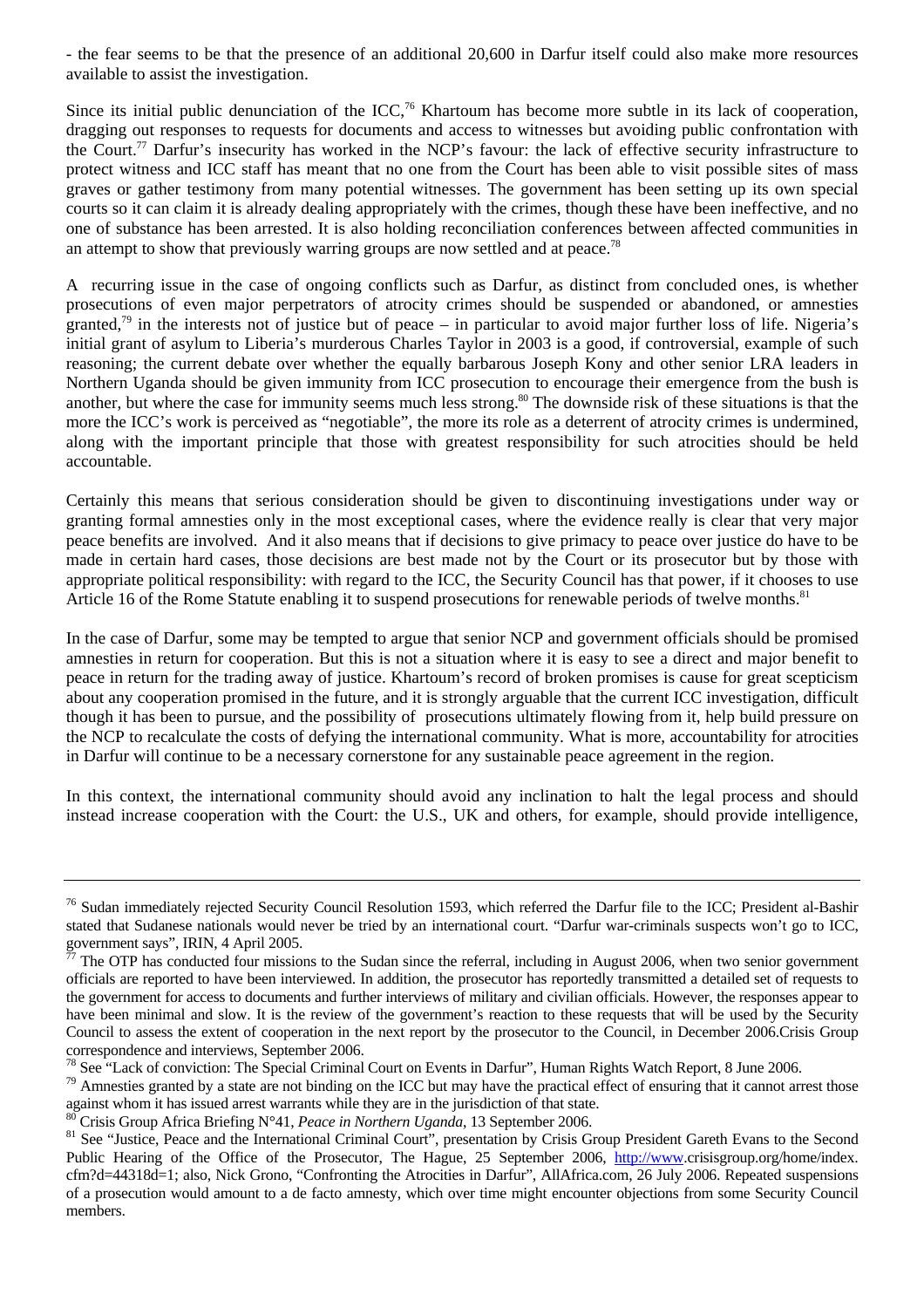while the AU and UN should expand their assistance on witness protection as well as information sharing.<sup>82</sup> The OTP itself needs to take a harder line with the government, formally requesting relevant documents, insisting that the government provide access to sites and security of witnesses and otherwise becoming more assertive about the roadblocks in the way of its investigation,<sup>83</sup> as well as reporting failures to assist to the Security Council.<sup>[84](#page-15-2)</sup>

All that said, it may be wise for the OTP, given the practical difficulties it will no doubt continue to face on the ground in pursuing past alleged crimes, to place particular emphasis on the future, warning Khartoum – with the strongest possible support from the international community – that it will be held accountable for any further atrocities, and for the Prosecutor to state clearly that crimes committed during the current offensive will be unequivocally subject to ICC prosecution The worst thing to happen would be for the impression to catch on in Khartoum that the international community was simply not serious about eliminating impunity for the most senior perpetrators of the most serious war crimes and crimes against humanity.

# **IV. NON-CONSENSUAL MILITARY INTERVENTION**

World leaders at the UN Summit in October 2005 recognised the international community's "responsibility to protect" populations from genocide, war crimes, ethnic cleansing and crimes against humanity.<sup>85</sup> Each sovereign state has the primary duty to protect its own citizens; when it refuses or is otherwise unable to do so, the international community is required to act. While the responsibility to protect is often loosely discussed solely in terms of military intervention to end conflict, the doctrine covers a much wider spectrum of responses – both noncoercive and coercive -- over the whole continuum of conflict response, from prevention to reaction to rebuilding.

What Darfur has suffered for three years, and the record established by Khartoum in that period, clearly justify invocation of the doctrine. Indeed, Darfur is a test-case of whether the international community is prepared to translate its political commitment into effective action.<sup>86</sup> The response to date has been extremely disappointing. Little was done to prevent the war, and most reactions have been weakened by lack of consensus $\frac{87}{7}$  or negated by the NCP. Now the situation is again deteriorating dramatically, and the Sudanese government is unwilling to act in the best interests of its citizens, continuing to resist a peaceful UN deployment. All the measures discussed above fall within the range of possible steps to be taken in fulfilment of the responsibility to protect. Most are wholly non-military in nature; and those involving some form of military presence are either premised on the consent of the Sudanese government, or – as in the case of a properly established no-fly zone – involve only very limited potential incursions on Sudanese sovereignty.

The question needs to be addressed, however, whether at this stage the situation is so grave as to justify, if Khartoum's resistance continues, the most extreme exercise of the international community's responsibility to protect – namely, a major military "humanitarian intervention", involving here the deployment, against Khartoum's

<span id="page-15-0"></span><sup>&</sup>lt;sup>82</sup> Failure to mention the ICC in Resolution 1706 and the signals of division and equivocation on the issue among Security Council members have not been helpful to the Court.

<span id="page-15-1"></span><sup>&</sup>lt;sup>83</sup> These documents include those that "might appear relevant to the commission of crimes", such as minutes from local and statelevel Security Committee meetings from each of the three Darfur regions, flight records and orders of the central military authorities. Antonio Cassesse, "Observations on issues concerning the protection of victims and the preservation of evidence in the proceedings on Darfur pending before the ICC", ICC-02/05, 25 August 2006, p. 10.<br><sup>84</sup> For details on the challenges faced by the OTP in conducting the Darfur investigation and its response, see "Response of

<span id="page-15-2"></span>Prosecutor to Cassese's Observations on Issues Concerning the Protection of Victims and the Preservation of Evidence in the Proceedings on Darfur Pending before the ICC", 11 September 2006, at www.icc-cpi.int/organs/otp.<br><sup>85</sup> This doctrine was the culmination of policy deliberation undertaken at the request of the Secretary-General by the Inter

<span id="page-15-3"></span>Commission on Intervention and State Sovereignty (ICISS) and subsequently by the UN High Level Panel on Threats, Challenges and Change. The responsibility-to-protect doctrine was included in the World Summit Outcome document and endorsed by the Security Council. See General Assembly Resolution 60/1, "2005 World Summit Outcome", 24 October 2005; Security Council Resolution 1674, 28 April 2006; The Responsibility to Protect", International Commission on Intervention and State Sovereignty, Ottawa, 2001; and "A More Secure World: Our shared responsibility", UN High Level Panel on Threats, Challenges and Change, A/59/565, New York, 2004.

<span id="page-15-4"></span><sup>86</sup> Resolution 1706 (31 August 2006) specifically cited paragraphs 138-139 of the World Summit document dealing with

<span id="page-15-5"></span>responsibility to protect and indeed was the first country-specific resolution of the Security Council to invoke the doctrine.<br><sup>87</sup> For example, Khartoum certainly derived encouragement from the fact that Security Council unanimous: two permanent members, China and Russia, abstained, as did Qatar.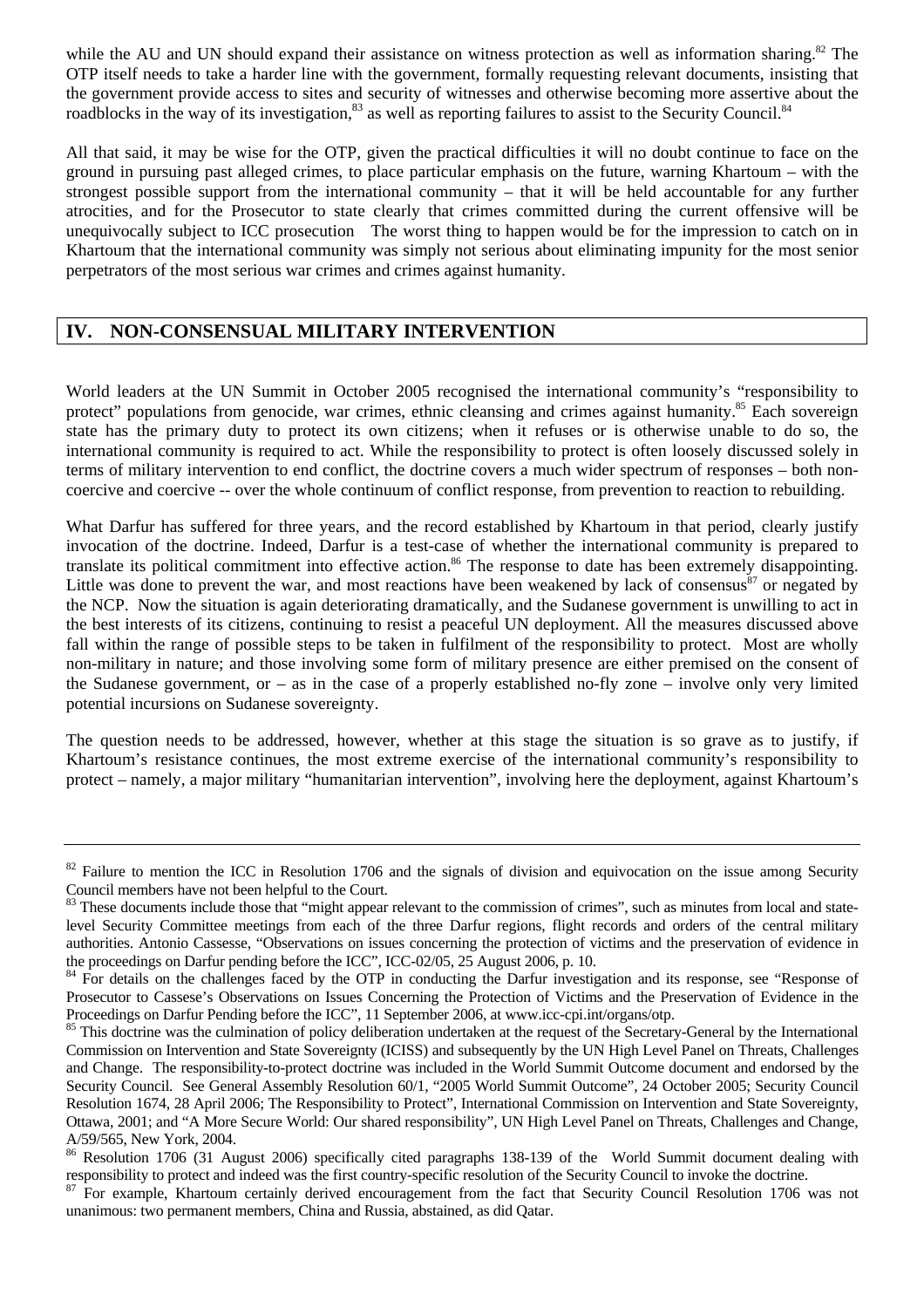will, of the significant international force envisaged by Resolution 1706.<sup>88</sup> If such a case is to be made to the Security Council, there are five criteria of legitimacy which need to be satisfied <sup>89</sup> How do those criteria apply to the current situation in Darfur?

**Seriousness of Threat: Is the threatened harm to State or human security of a kind, and sufficiently clear and serious, to justify prima facie the use of military force? In the case of internal threats, does it involve genocide and other large-scale killing, ethnic cleansing or serious violations of international humanitarian law, actual or imminently apprehended?** In the early stages of the Darfur conflict this criterion was unquestionably satisfied; [90](#page-16-2) it is probably met again now and certainly would be if the African Union force were to leave and no UN force replace it. The security and humanitarian situations have worsened dramatically over the past year, especially after the DPA was signed. Humanitarian access is the lowest since 2004.<sup>91</sup> Attacks against civilians, UN and NGO staff have increased dramatically, with violent deaths in 2006 up nearly 400 per cent over the same period in 2005.<sup>92</sup> Both the non-signatory rebel groups and the government seek to resolve the crisis through military action.<sup>93</sup> Janjaweed fighters are being incorporated into military convoys.<sup>94</sup> Aerial bombardment of villages by the government, a hallmark of earlier campaigns against the population, has resumed.<sup>95</sup> And there are disturbing echoes of Srebrenica, as the NCP flirts with expelling AU forces while building up its troop presence.

**Proper Purpose: Is it clear that the primary purpose of the proposed military action is to halt or avert the threat in question, whatever other purposes or motives may be involved?** The short answer is "yes". International interest in Darfur, a region bereft of natural resources or obvious strategic value, is undoubtedly primarily humanitarian. Though the initial international reaction was slow and can be criticised on many levels, awareness of the ethnic cleansing campaign in 2003-2004 eventually triggered a humanitarian operation that saved hundreds of thousands of displaced civilians. The NCP consistently seeks to alter the terms of debate. With tight local media restrictions in place for the first two years, it argued domestically and in the Arab world that international interest was a Western or Zionist plot against Islam. With the UN and AU it argued the conflict was primarily tribal and minimised its own role in the death and destruction. Nevertheless, UN and AU responses have acknowledged the situation's gravity and the NCP's central responsibility for it. The Arab League offer to fund AMIS can also be interpreted as implicit recognition an international peacekeeping presence is needed.

**Last Resort: Has every non-military option for meeting the threat in question been explored, with reasonable grounds for believing other measures will not succeed?** At this stage the answer has to be "no". Much more still can and should be done by the international community before non-consensual military intervention is considered. Most of the diplomatic activity to date has involved little more than issuing statements without concrete follow-up. It is not surprising the NCP doubts international resolve. As described in the preceding section, a number of options still exist which, if applied resolutely, could well persuade the NCP to consent to the necessary UN deployment.

<span id="page-16-0"></span><sup>&</sup>lt;sup>88</sup> Calls for such action, with or without Security Council approval, are becoming louder: see for example Susan E. Rice, Anthony Lake and Donald M. Payne, ["We Saved Europeans. Why Not Africans?"](http://www.washingtonpost.com/wp-dyn/content/article/2006/10/01/AR2006100100871_pf.html), *The Washington Post*, 2 October 2006; Ian Davis, ["Taking Responsibility Seriously",](http://commentisfree.guardian.co.uk/ian_davis/2006/09/avoiding_disaster_in_darfur.html) *www.guardian.co.uk,* 16 September 2006.

<span id="page-16-1"></span><sup>&</sup>lt;sup>89</sup> These criteria were established by the ICISS, ("The Responsibility to Protect", op. cit.) and endorsed by the UN High Level Panel on Threats, Challenges and Change ("A More Secure World: Our Shared Responsibility", op. cit.) and by the Secretary-General in his own report to the 2005 World Summit ("In Larger Freedom: Towards Development, Security and Human Rights for All", A/59/2005, 21 March 2005).

<span id="page-16-2"></span> $90$  The International Commission of Inquiry on Darfur determined in January 2005 that massive crimes against humanity had taken place in Darfur; in September 2004 the U.S. State Department, in its report "Documenting Atrocities in Darfur", concluded that the events there constituted "genocide".

<span id="page-16-3"></span><sup>&</sup>lt;sup>91</sup> "Humanitarian efforts in Darfur jeopardised by aid workers' deaths", UN Office for the Coordination of Humanitarian Affairs (OCHA), press release, 7 August 2006. The World Food Programme reported that violence was preventing food aid from reaching over 350,000 people in North Darfur. "Annan again seeks Darfur intervention", *The Washington Post*, 11 September 2006.

<span id="page-16-4"></span><sup>&</sup>lt;sup>92</sup> "Summary of Insecurity Incidents February-July 2006 versus February-July 2005", UN OCHA, 1 August 2006.

<span id="page-16-5"></span><sup>&</sup>lt;sup>93</sup> Crisis Group interviews, Chad, August 2006., Craig Timberg, "Sudan's offensive comes at key time", *The Washington Post*, 5 September 2006.

<span id="page-16-6"></span><sup>&</sup>lt;sup>94</sup> Crisis Group interviews, Chad, August 2006. Crisis group interview, AMIS, September 2006. NRF rebel commanders reported large movements of Janjaweed, on horseback and in vehicles, in August 2006 between Tine and Kornoi, in the lead-up to the army's offensive. During that offensive, Janjaweed were reportedly incorporated into army columns and used heavy weapons.

<span id="page-16-7"></span><sup>&</sup>lt;sup>95</sup> During the week of 28 August 2006, the villages of Abu Sidak, Turra, Kulkul, and Sayeh were bombed. Several civilians died in these attacks, and thousands fled to camps for displaced persons. "Stop bombing North Darfur villages – former rebels", IRIN, 7 September 2006. Crisis Group interview, AMIS, September, 2006.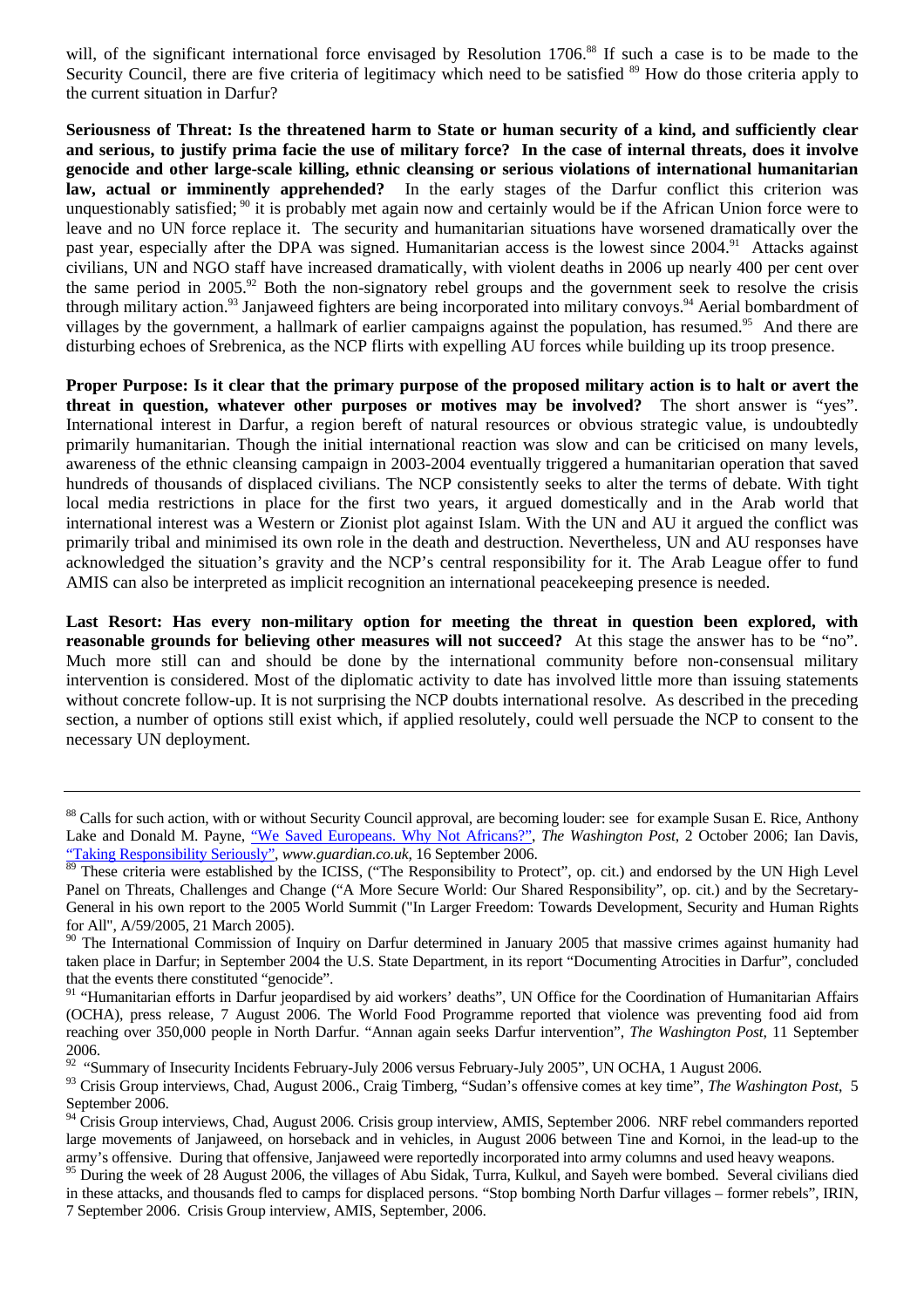**Proportional means: Are the scale, duration and intensity of the proposed military action the minimum necessary to meet the threat in question?** The short answer is "yes". Any military intervention would be narrowly concentrated on protecting civilians and halting lawlessness and impunity in Darfur, not imposing regime change, and would, therefore, be relatively limited in scope. While there has been no public discussion of what would be required, the general consensus among experts is that somewhere between 40,000 and 50,000 troops would be needed to take and hold Darfur against anticipated resistance – at least double the number of personnel required if their presence was consensual.<sup>96</sup>

**Balance of consequences: Is there a reasonable chance of the military action being successful in meeting the threat in question, with the consequences of action not likely to be worse than the consequences of inaction?** This is by far the hardest criterion to satisfy in the particular circumstances of Darfur. (That it may not be able to be satisfied, now or in the future, does not mean that the "responsibility to protect" concept would be rendered irrelevant: just that it might have to be implemented here by means falling short of full-scale coercive military intervention.<sup>97</sup>) A non-consensual deployment would be desperately difficult for a number of reasons, and the overall security situation for civilians in the region could well worsen.

First, it would be logistically extremely challenging for a non-consensual force to operate in Darfur, which is landlocked and has poor air infrastructure. Supply would be expensive and arduous.<sup>98</sup> Secondly, there would be a big risk to civilians ahead of the arrival of any large international protective force, with basically a hostage population of more than two million sitting defenceless in large concentrations. Thirdly, there would be the risk to civilians from the inevitable collapse of humanitarian relief operations if a non-consensual intervention occurred. Fourthly, the existing UNMIS force and implementation of the CPA would unquestionably be jeopardised: the implementation of the North-South peace agreement, bringing to a conclusion a decades-long conflict which killed and displaced many more people than even Darfur, is fragile at best. <sup>99</sup> Fifthly, a persistent insurgency campaign is possible, not least in circumstances where a UN mission takes place as a primarily Western–backed enterprise probably needing to have a significant number of white, non-Muslim personnel.<sup>100</sup>

Even if all five stated criteria were satisfied, and the Security Council persuaded to authorise a non-consensual military intervention, the further question would arise as to where the necessary personnel would be found. The resources of the NATO countries and their allies are stretched thin by commitments in Afghanistan, Lebanon and Iraq, while any such deployment would, as just stated, play directly into the NCP's anti-Western and antiimperialist rhetoric. Some traditional UN troop contributors such as Bangladesh, Pakistan and India have been lukewarm about the responsibility-to-protect doctrine. And both African Union and Arab League states could be expected to be reluctant about sending troops against Sudan's express opposition.

# **V. CONCLUSION**

Diplomatic efforts to persuade Khartoum to accept the UN deployment should continue to be pursued – not least by African Union and Arab League countries – but unfortunately there can be few grounds left for optimism that they will succeed. Given the difficulties involved in contemplating full-scale non-consensual military intervention if Khartoum does continues to refuse the expanded UN mission in Darfur, the international community has little choice but to pursue an action plan based primarily on economic, legal and more limited military measures in order to change the NCP's calculus of costs and benefits with regard to cooperation.

<span id="page-17-1"></span><span id="page-17-0"></span>

<sup>&</sup>lt;sup>96</sup> See Crisis Group Briefing, *The AU's Mission in Darfur*, op. cit.<br><sup>97</sup> This and related points are further developed in Gareth Evans, "A Rule-Based International Order: Illusory or Achievable?", 2006 CUNY Rustow Memorial Lecture, 19 September 2006, available at [http://www](http://www/).crisisgroup.org/home/index. cfm?id=4389&l=1.

<span id="page-17-2"></span><sup>&</sup>lt;sup>98</sup> Most supplies for Darfur presently come by sea via Port Sudan, which would presumably not be available for a non-consensual intervention. Large-scale supply through Chad (another land-locked country) would be very difficult. Given Libya's position on Darfur, it would not likely make its ports available. The only other option would southern Sudan. This would be expensive and likely produce a break between the SPLM and NCP.

<span id="page-17-3"></span><sup>&</sup>lt;sup>99</sup> A senior NCP official, Amin Hassan Omer, threatened that the ruling party would cancel the CPA if there was a military confrontation with the UN in Darfur. "SPLM accuses the ruling party of violating peace deal", *Sudan Tribune*, 27 September 2006.

<span id="page-17-4"></span><sup>&</sup>lt;sup>100</sup> On 23 April 2006 an audiotape attributed to al-Qaeda leader Osama bin Laden urged fighters to prepare to struggle against Western forces in Darfur. It also rejected the CPA and denounced the government of Sudan (NCP) for failing to implement Islamic *Shari'a* law and losing southern Sudan. A translated text is at http://dehai.org/archives/dehai\_news\_archive/marapr06/0519.html.